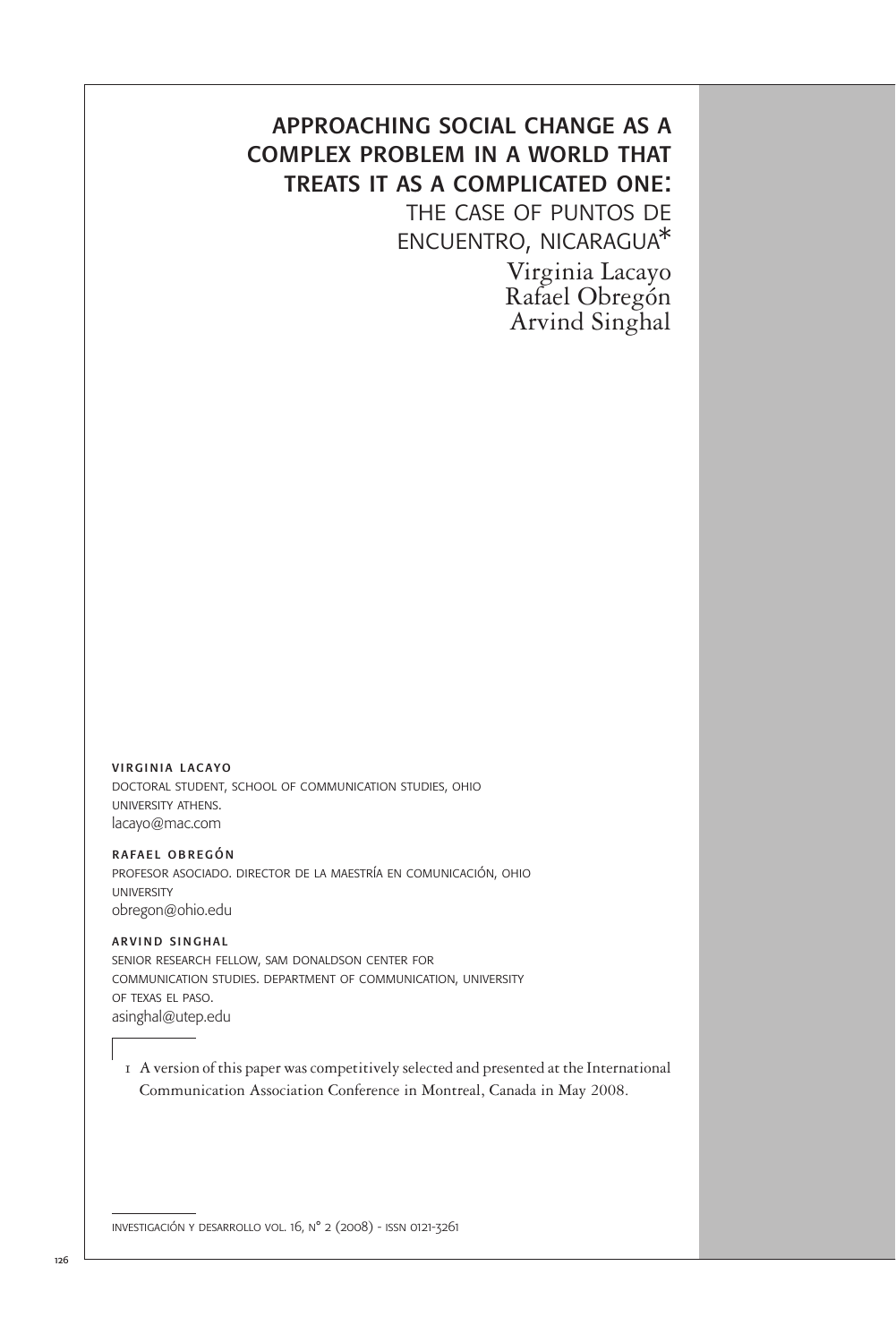### resumen

 El presente estudio de caso usa principios de la Ciencia de la Complejidad como marco teórico para el análisis de la estrategia de comunicación implementada por Puntos de Encuentro, así como para explorar algunas de las críticas más recientes a las teorías y modelos de evaluación de proyectos para el cambio social. Los resultados de este estudio sugieren que Puntos de Encuentro ha aplicado de manera intuitiva varios principios de la Ciencia de la Complejidad en el diseño, implementación y evaluación de su estrategia de comunicación: la dependencia histórica y contextual del cambio social, su aspecto no lineal y paradójico, la superioridad del todo sobre la suma de las partes, la relevancia de la calidad de las relaciones y las interacciones, los beneficios del control descentralizado para el surgimiento de un nuevo orden y para la auto-organización social, y la importancia de un flujo libre, diverso y participativo de información relevante al sistema para que este pueda cambiar. Como conclusión, el artículo sugiere el uso de la comunicación para el cambio social basadas en los principios de la Ciencia de la Complejidad como estrategia alternativa para promover el cambio.

palabras clave: Comunicación para el cambio social, ciencia de la complejidad, sistemas complejos, control descentralizado y procesos sociales auto-organizados.

#### **ABSTRACT**

 *Puntos de Encuentro, a Nicaraguan feminist non-profit organization, is implementing an innovative approach to designing communication strategies to foster social change. This case study uses Complexity Science's principles as a framework to analyze Puntos de Encuentro's communication strategy and to explore some of the emerging critics to the traditional communication for social change theories and evaluation methods. The findings suggest that Puntos has intuitively applied basic principles of Complex Systems in its work and it is mindful of several of the Complexity Science tenets: history and context dependency, non-linearity and paradoxes, the supremacy of the whole over the sum of its parts, the relevance of the quality of the relationships and interactions, the benefit of decentralized control for order emergence and self-organization, and the importance of a free, diverse and participatory flow of meaningful information for the system to change and evolve. The authors conclude that a communication for social change approach framed in Complexity-based concepts can be an alternative to our array approaches to promote change.*

key words: *Communication for social change, complexity science, complex systems, decentralized control and self-organizing processes.*

fecha de recepción: septiembre 17 de 2008 fecha de aceptación: octubre 29 de 2008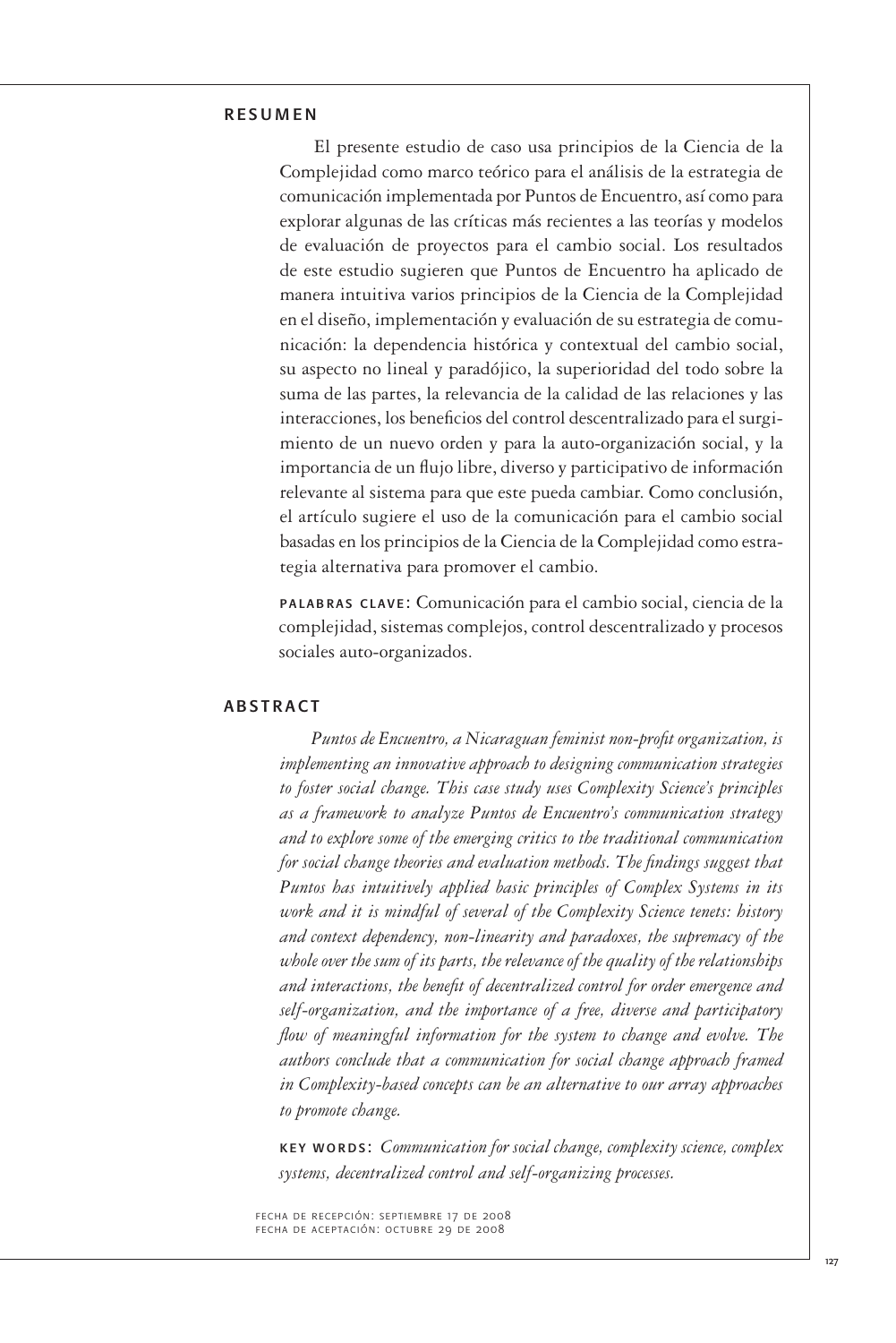Scholars and practitioners of communication and social change, especially those who have muddied their feet on the ground, tend to agree that social change<sup>2</sup> is often a non-linear, uncertain, unpredictable and long-term enterprise, embodying multiple levels of complexity and mutual causalities (Singhal, 2008; Alfaro, 2006; Bradshaw et al, 2006; Papa, Singhal & Papa, 2006; Rodriguez, 2006; Deane, 2001; Deane & Grey-Felder, 1999). Paradoxically, if not surprisingly, why then do most organizations and individuals involved in communication for social change continue to frame their strategies in linear, measurable, and causative terms? What drives them to hopelessly attempt to isolate the effects of their programs, and that too with a high degree of statistical significance, to present claims that, at best, are partial and partisan, riddled with the so-called threats to validity, external and internal? What is it about the nature of the communication and social change enterprise that continues to perpetuate such misguided assumptions, despite voices from the field which cry out for the contrary?

The present paper raises and addresses "difficult" questions such as the above, and suggests alternative ways to frame scholarship and practice in communication for social change to more authentically capture the complexities of social change.

### who are we and why this piece?

For twelve years (1992 to 2004), the first author of this paper worked at a Nicaraguan NGO called *Puntos de Encuentro* ("Meeting Points" or "Common Grounds"), a feminist non-profit organization

<sup>2</sup> For the purposes of this paper, the concept of "social change" has been defined as a long term, complex, contradictory, and collective –rather than individually focused– process through which people define who they are, what they want and need, and how they will work together to get what they need to improve their lives (Gumucio-Dragon & Tufte, 2006; Puntos de Encuentro, 2004; and Hernandez, T. and Campanille. 2000). While the concept can also be applied to individual behavioural change in a group or community as well, the notion used here is related to the interaction of both individual and collective changes made for and by engaged groups. A more detailed definition of the concept is developed later in the paper.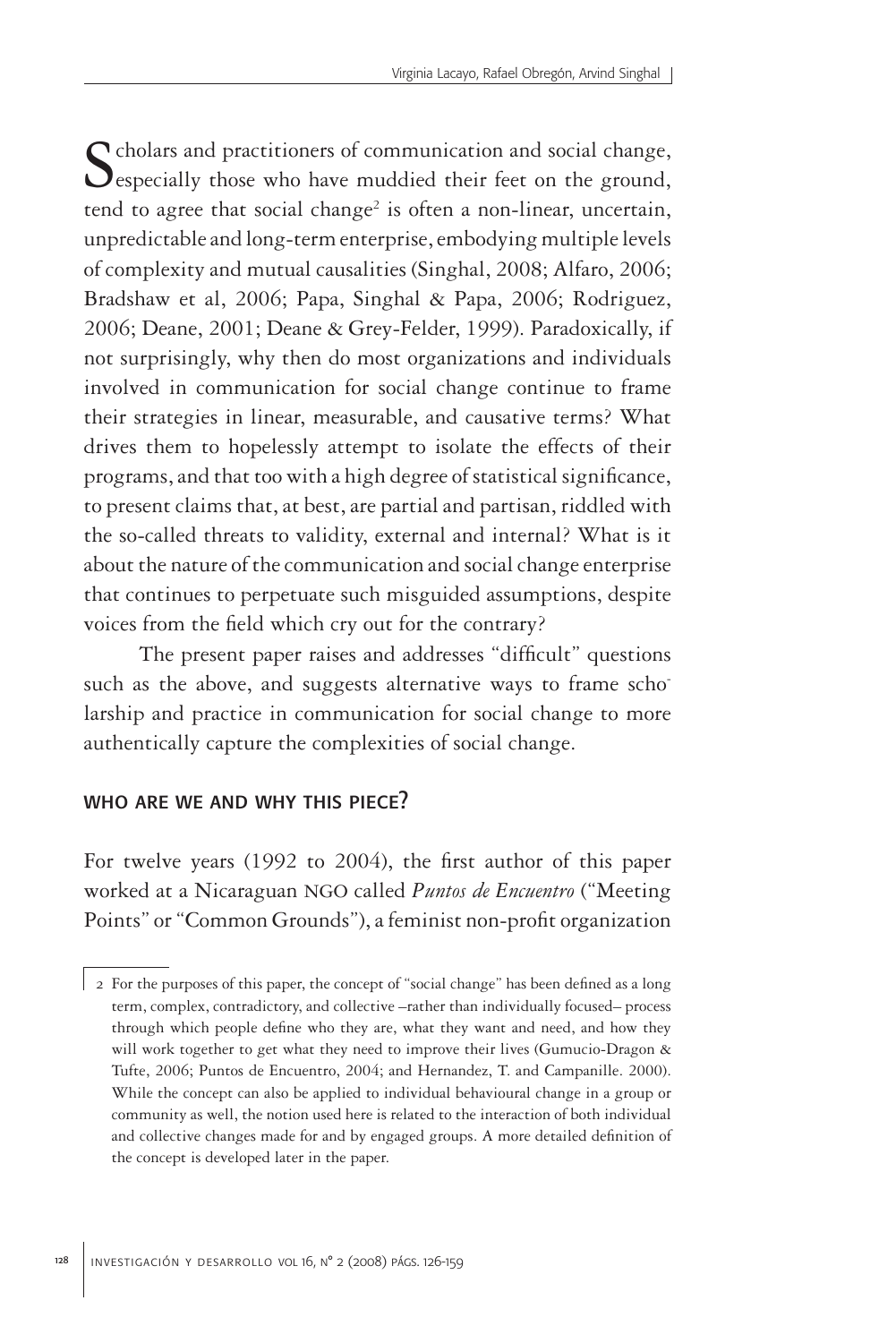which believes in the role of communication, research, and education in fostering social change. The other two authors, cumulatively, have dabbled in "grounded" communication and social change scholarship for over 30 years in an estimated 50 countries of Asia, Africa, and Latin America, including 15 years of ongoing collaborative work. Both are well-versed (through direct and indirect exposure) with *Puntos de Encuentro's* (Puntos hereafter) work, including its innovative approach to designing communication strategies to promote social change.

Puntos believes that "while societies have to change, they have to decide for themselves how to change. Rather than seeking to change individual behavior, its work seeks to influence the social context in which individuals act and in which discussion about different aspects of daily life [public and private] occurs" (Bradshaw et al, 2006, p.1). Toward this end, Puntos uses its weekly television social soap series *Sexto Sentido*<sup>3</sup> [Sixth Sense] as a launching pad for a multi-media, multi-level communication for social change strategy called *Somos Diferentes, Somos Iguales* (SDSI hereafter) [We're Different, We're Equal]. The strategy combines entertainment-education programming, youth leadership training, strategic alliances between multi-sectoral partners, and strengthening of ground-based social movements to promote change in Nicaragua.

In spite of its growing recognition as a cutting-edge social change organization,<sup>4</sup> Puntos has struggled to theoretically frame

<sup>3</sup> Sexto Sentido is the first Nicaraguan-produced "social soap" television series popular in Nicaragua and in the rest of the Central America. Its last episode was broadcast in Nicaragua in June 2005. Currently the series is being repeated in its entirety (80 episodes) on local television stations around Nicaragua, several other Central American nations, and the U.S. through Dish Net Latino, a satellite television service. The program is also now available for viewing, in Spanish, on broadband from the Puntos' website.

<sup>4</sup> Puntos de Encuentro's communication strategy and its Sexto Sentido television series has won numerous international awards and recognitions including the 2002 "Freedom Award" at the Gay and Lesbian International Film Festival in Los Angeles; and the 2004 Hollywood "SHINE Award" for its excellence and its positive approach to sexual health and rights. Puntos' strategy "Somos Diferentes, Somos Iguales (SDSI)" has being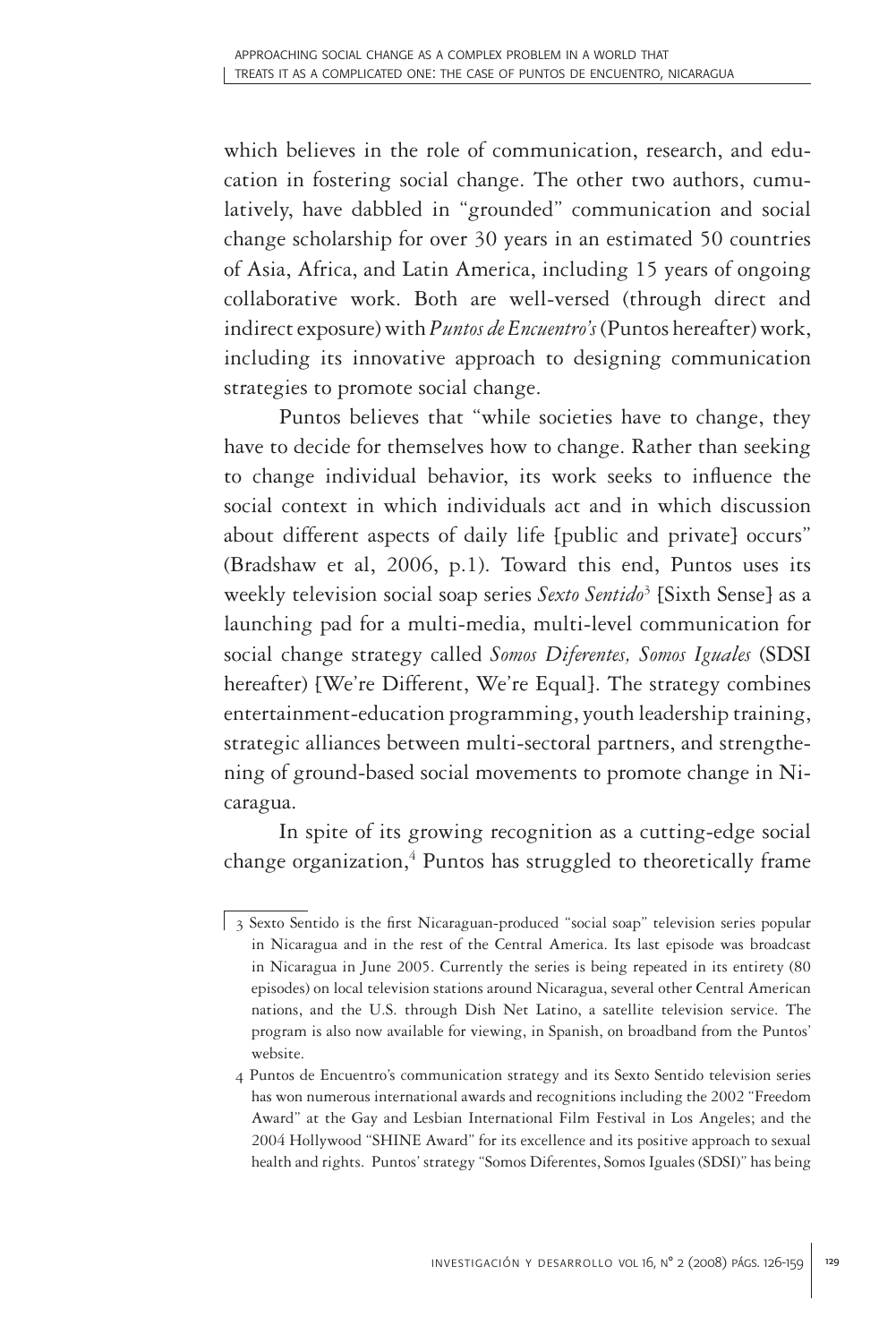and justify its outreach strategy. Traditional log frames, planning models, impact indicators, and research methods used and required by donor agencies to evaluate the impact of social change initiatives are steeped in behavior change communication (BCC) theories and methods, and respond to the often unquestioned, standard criteria that many scholars, researchers, and grantors have established to measure, and thus legitimize, project outcomes and by proxy, their own agenda. However, rarely do these "given" tools, models, or framework question the linear assumptions guiding social change processes.

Despite the existence of numerous theories documenting how social change occurs (e.g. Rogers, 2003; Chirot, 1994; Smith, 1993; Boudon, 1983), there is no general agreement about what we mean when we say "social change," how we define *desirable* change, how change happens, how it should be promoted, and how best to measure it. As a result, contradictions arise when organizations such as Puntos approach social change as a non-linear, messy and *complex* process while most donors, social scientists, and practitioners approach it as if it were predictable, linear and prescriptive<sup>5</sup>.

But, as long as the hegemony of behavior change theories and models persists, and despite ongoing debates that have led to a search for new approaches to facilitate change, organizations that use communication for social change strategies struggle with the pressure to survive, be sustainable, and to continually demonstrate –with legitimized standards and indicators– their "success" in order to compete for funds necessary for their work. Therefore, needed are new theories and methodologies that respond to the notion of

endorsed by IDB, UNIFEM, World Bank, USAID, and UNFPA as an effective means to address youth and social issues around the world, and several of Puntos' media and lifeskills materials are being used and adapted in several Latin American countries.

<sup>5</sup> For more on this debate and alternative approaches to communication for social change, visit the Communication for Social Change Consortium's website: [www.communi](http://www.communicationforsocialchange.org) [cationforsocialchange.org](http://www.communicationforsocialchange.org) and the Communication Initiative' website [http://www.](http://www.comminit.com) [comminit.com](http://www.comminit.com)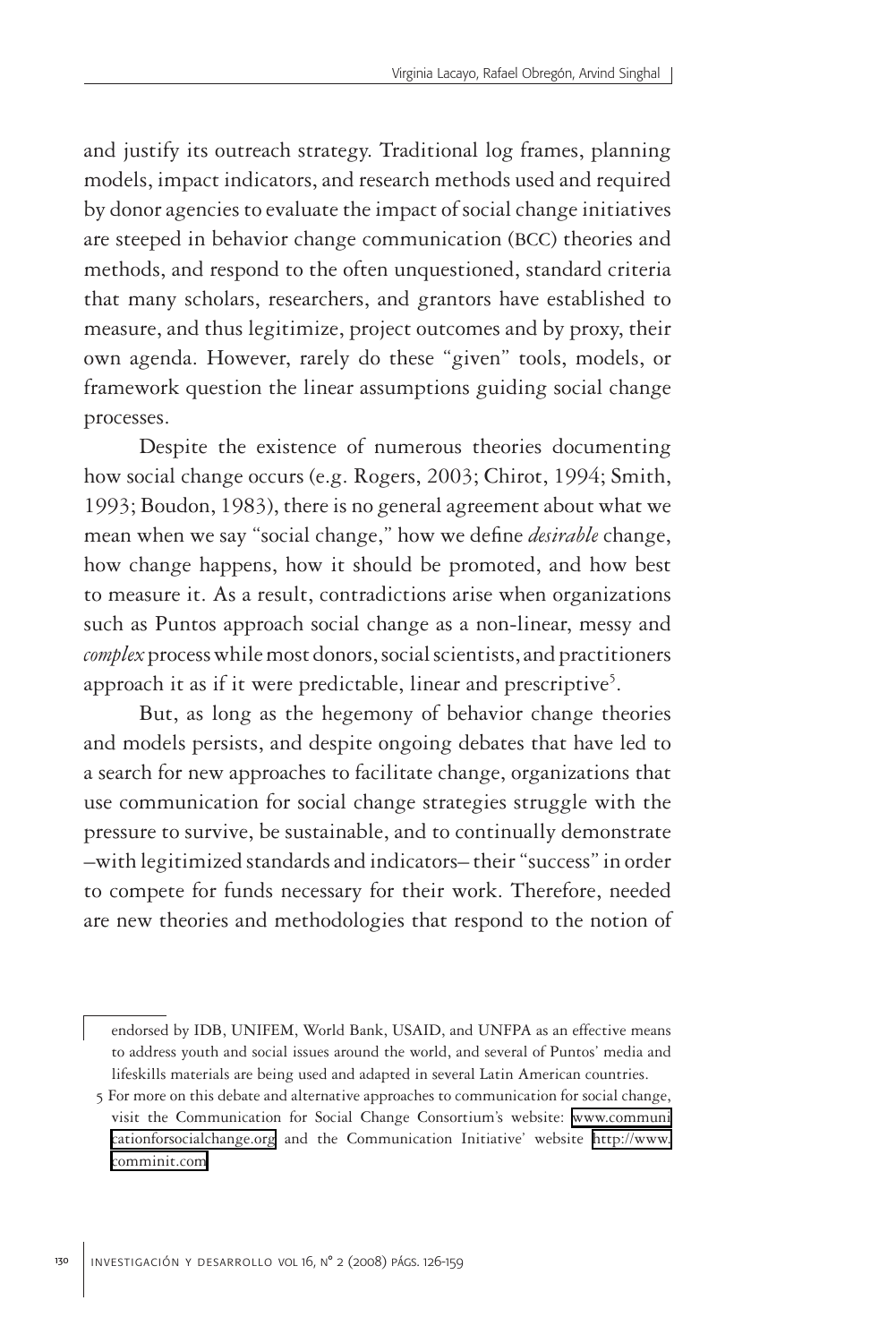social change as a complex, nonlinear, contradictory, emergent and self-organizing process, instead of address it as a complicated one.

To understand the messy process of social change, we turn to Complexity Science for it provides insights that are not so easily derivable from traditional, behavioral social science conceptions of social change. Complexity Science includes the study of complex social phenomena, especially those that involve multiple interactions between various agents and actors over time, with less than predictable outcomes. Since Complexity Science is increasingly used as a framework to analyze complex interactions between various actors in systems such as stock markets, human bodies, forest ecosystems, manufacturing businesses, immune systems, termite colonies, and hospitals (Singhal 2006; Stroebel et al., 2005; Singhal, 2005; Allen, 2003; Brockman, 2003; Plexus, 1998; Rainey, 1997; Kickert, Klijn, and Koppenjan, 1997), we argue that Complexity Science can also provide a theoretical framework to analyze Puntos' communication approach to social change.

This paper seeks to contribute to a deeper understanding of the workings of Puntos by providing an alternative way to frame its quest and strategy. In so doing, it raises questions for development organizations, grant makers, and researchers to think out of the box –and from a new perspective– about the complexity of communication for social change processes and interventions. The paper is organized in five sections. First, we describe the challenges raised by theories and methodologies that drive the work of most development agencies and organizations. Second, a brief introduction is provided to key tenets of Complex Adaptive Systems that guide this analysis, contextualized to Puntos de Encuentro's establishment and mission. Third, we discuss our data collection method and the case studied. Fourth, we analyze how Puntos' work intersects with the key tenets of complex systems. The concluding section summarizes the insights gleaned from this analysis, and raises questions and reflections for communication and social change scholarship and practice.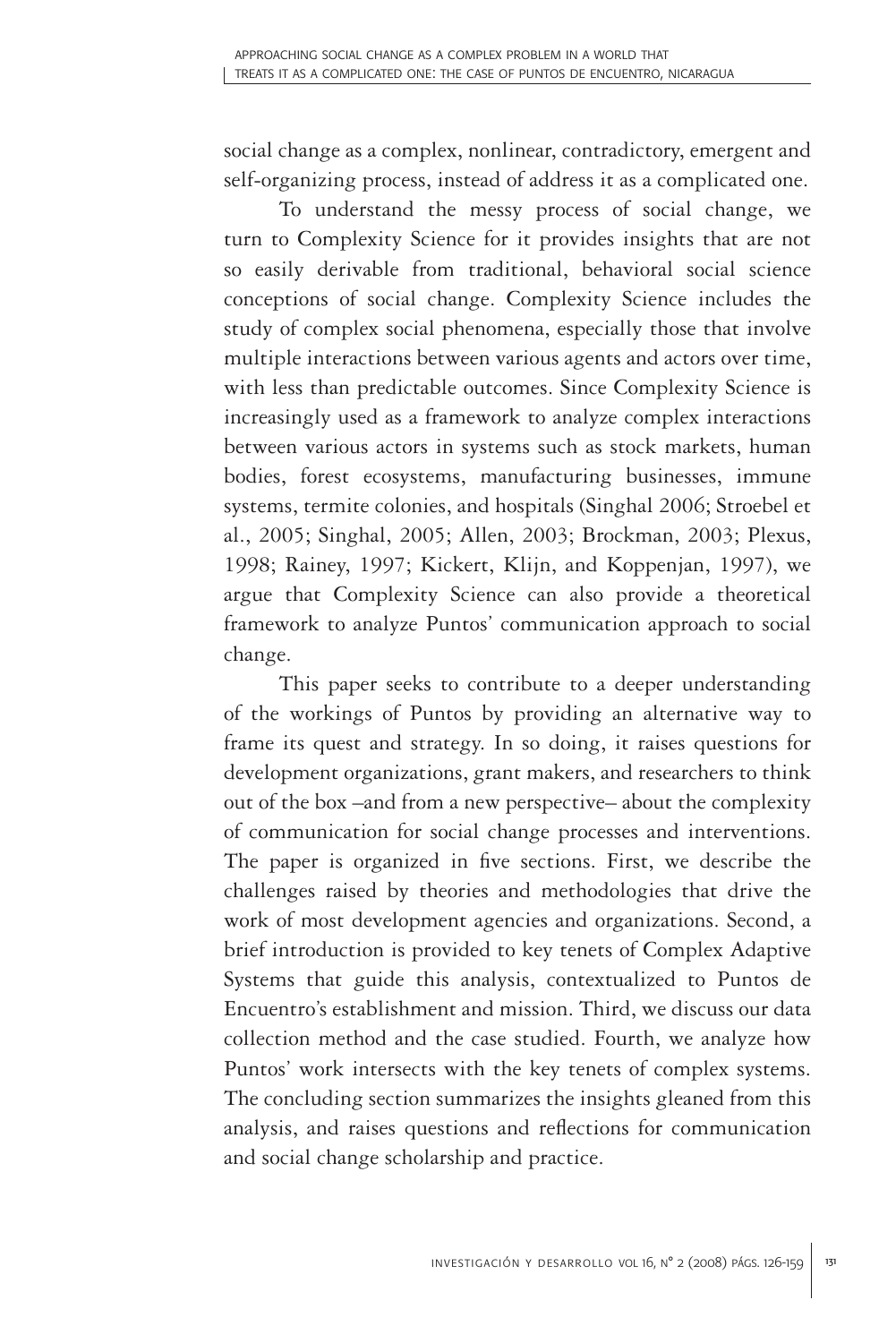## challenges posed by the dominant discourse on social change

Communication for social change strategies that use narrative formats (such as television and radio soap operas) have become increasingly popular in Latin America, Africa, and Asia (Tufte, 2005; Singhal et al., 2004). They have been instrumental in educating people about sexual and reproductive health (Mai, Do & Kincaid, 2005; Piotrow et al, 1997), gender inequality (Goldstein et al., 2005; Shefner-Rogers & Sood, 2004), and basic and nonformal literacy (Singhal and Rogers, 2002; 1999). Most of these strategies, commonly-referred to as entertainment-education, have for the most part been guided by a dominant behavioral change approach to health promotion (Sood, Mennard & Witte, 2004) premised on the thesis that "over time the beliefs and behavior of individuals who share the same information will change and converge toward a state of 'greater cultural uniformity'"(see Kincaid, 2000).

According to Bradshaw (2006), the behavioral change models used by many development agencies come from health organizations that primarily use cause-effect (linear) approaches to solve population problems. Many are premised on the Theory of Social Learning and Cognition (Bandura, 1986, 1977), the Theory of Reasoned Action (Fishbein and Ajzen, 1975, 1981), the Health Belief Model (Janz and Becker, 1984), and the Theory of Planned Behavior (Hale, Householder, & Greene, 2002; Institute of Medicine, 2002; Ajzen, 1991, 1985), which are often combined in health communication interventions (Waisbord, 2001; Airhihenbuwa and Obregon, 2000; Rimer & Glanz, 1995) and pledge predictable and controllable changes.

Positive results –even if modest, conditional, and partial– suggested by program evaluations that were guided by these frameworks have created expectations of regularity and predictability about social change. That is, the prevailing notion has been that there are "effective" ways to change societies. Consequently,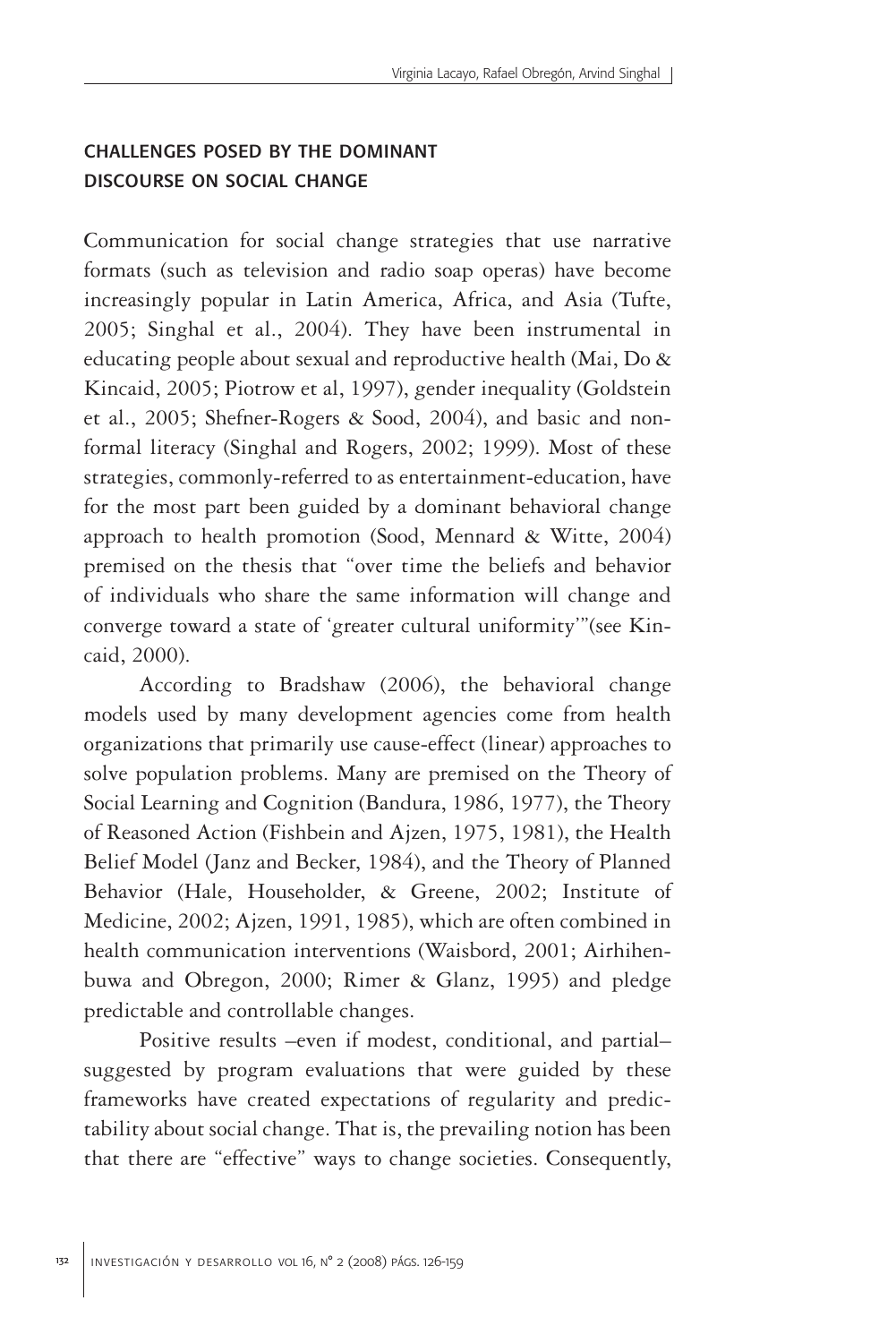many organizations (especially international aid organizations and donor foundations) use such concepts as "best practices" to reinforce the idea that successful experiences in one setting can be replicated in different settings. Traditional cause-effect approaches in communication for social change conceive change *for*, and not *by*, the community targeted for change (Dutta, 2006). As Bradshaw et al. (2006, p.4) state:

*The notion of change being promoted appears to be one agreed to be a good thing for the majority, if not agreed as good by the majority […] Viswanath and Demers (1999: 15) have likened the notion of change underlying early communication initiatives as akin to that inherent within Modernization Theory*.

Actually, there might be value in understanding entertainment-education initiatives that have "not gone as well" –as per the accepted standards of "success" –as has been the case, for instance, for projects addressing complex issues such as gender inequalities, domestic violence or HIV prevention– that have produced contradictory results (Bradshaw et al. 2006; Dutta 2006; Papa, Singhal, & Papa, 2006; Usdin et. al., 2006; Muirhead, et al. 2001; Singhal & Rogers 1999; Yoder, 1996). A closer look at these experiences could provide us with deeper clues about how social change happens (or does not happen).

Complex Adaptive Systems are history and context dependent; they learn new strategies from experience and are shaped and influenced by where they have been. While it is important to recognize *what works* to promote social change and use it as an inspiration for other interventions, it is risky to scale up and/or replicate successful interventions it in a new context. Even in the same locality, a single intervention would unlikely have the same results twice<sup>6</sup>. The environment and the community

<sup>6</sup> Over the past 20 years the field of public health has been driven by the notion of evidence-based interventions. However, Kemm (2005) warns that in some cases this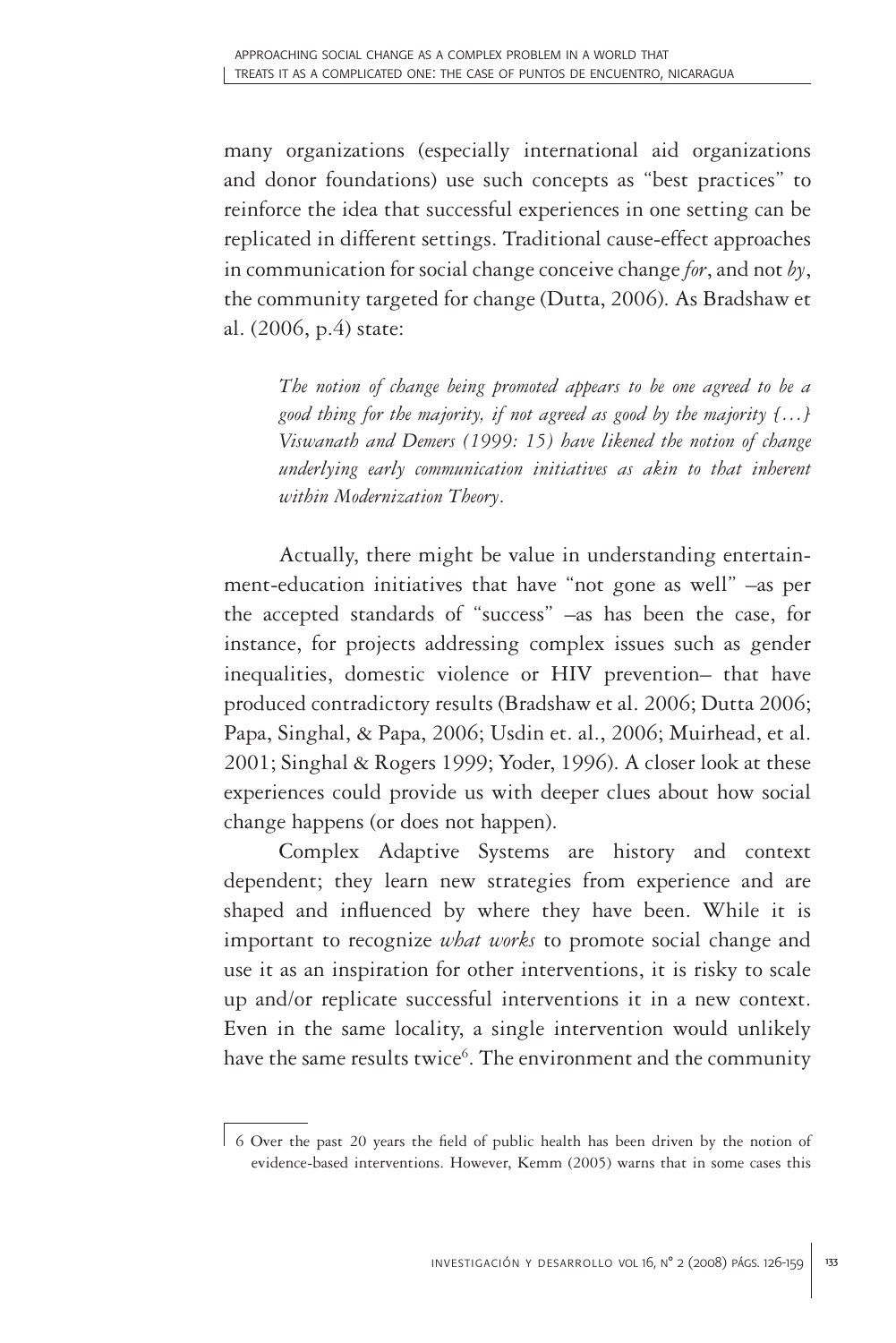are constantly changing and social actors, unlike robots, do not react in exactly the same way. So instead of looking for *the* formula for social change, it may be more helpful to understand the *processes* that led to interventions that produced positive results (Plexus, 1998, p.9).

Boudon (1983) notes that the "impressive" array of cases, where prediction derived from theories of social change failed to yield expected outcomes, have led to a general disenchantment with such theories. Scientists have developed theories based on mental constructs derived from the study of macroscopic regularities, but erroneously these mental constructs are operationalized as empirical "laws" about social change. Instead, Boudon argues, they should be taken as models that can be applied to social systems while being open to the possibility of contradictions, inconsistencies, and paradoxes.

Complex problems like social change disturb us "because their characteristics are not reducible to their constitutive parts. When solved, the solutions do not function as recipes, which can be applied to other like problems" (Glouberman & Zimmerman, 2002. p.7). Wholeness matters. As Complex Adaptive Systems, societies –made up of unpredictable and uncontrollable people– do not respond to general laws. Yet, while social change is complex and incoherent, it is not unintelligible.

## simple, complicated and complex problems: what complexity science can contribute?

Complexity Science is not a single theory; it is a combination of various theories and concepts from different disciplines (biology,

approach must be qualified to accommodate relevant dimensions of public health that could not be controlled in some of the most commonly used research methods used in clinical practice and medicine. Kemm emphasizes the importance of context, whereby evidence-based interventions might be effective or not depending upon the context in which they are introduced and the type of issue addressed through an intervention and calls our attention to the challenges of taking "communities rather than individuals as our unit of analysis" (p.322).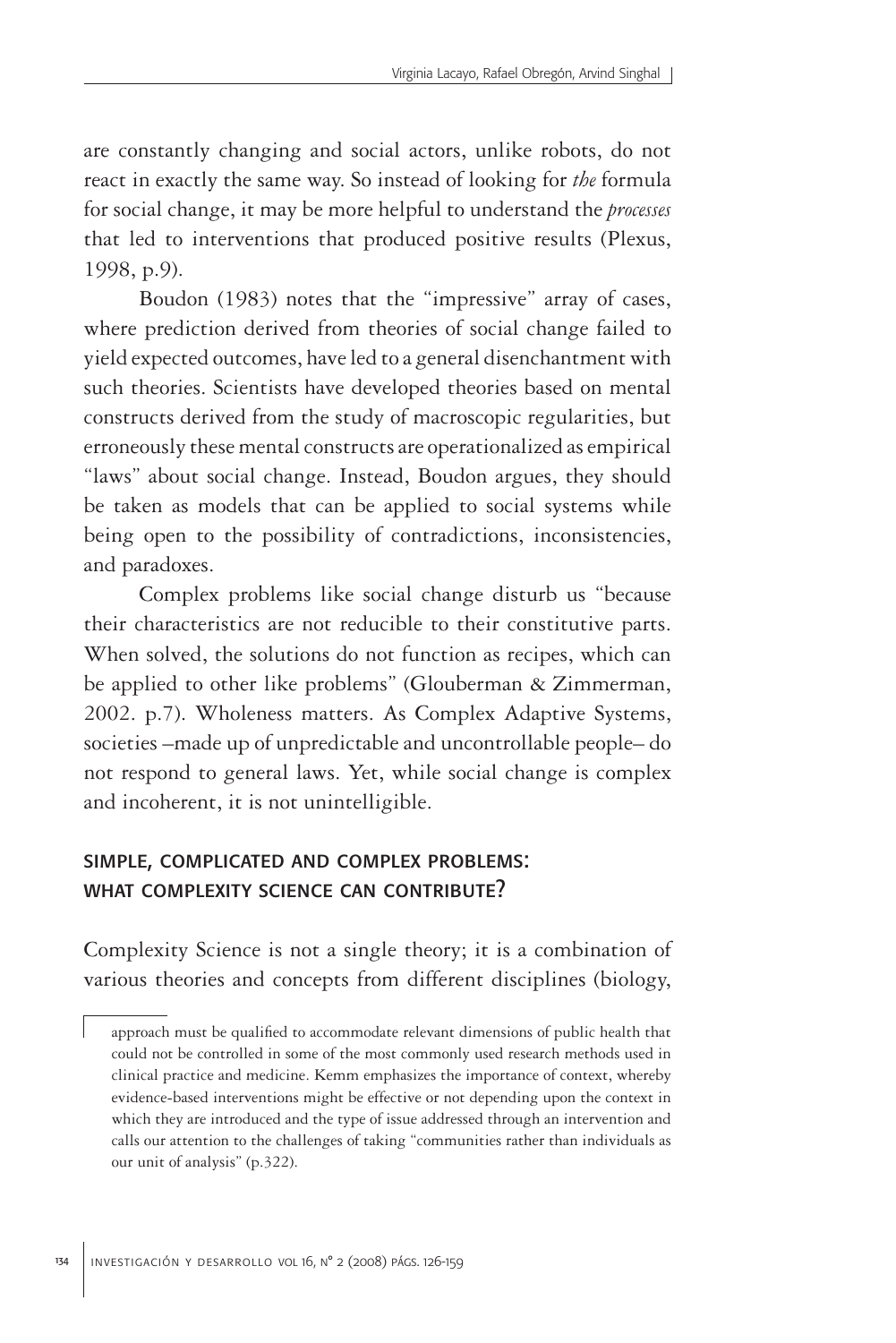anthropology, economy, sociology, management, and others) that deals with the study of Complex Adaptive Systems (CAS). All terms in CAS are highly significant: 'Complex' implies diversity –a great number of connections between a wide variety of elements. 'Adaptive' suggests the capacity to alter or change– the ability to learn from experience. A 'system' is a set of connected or interdependent things. From this definition it is possible to approach organizations, communities and societies as Complex Adaptive Systems.

According to Complexity theories, there is a difference between *Simple, Complicated* and *Complex* Systems. Glouberman & Zimmerman note that for addressing *simple* problems –take cooking for instance– a recipe of various ingredients is essential: "It is often tested to assure easy replication without the need for any particular expertise. Recipes produce standardized products and the best recipes give good results every time" (2002, p.6). Furthermore, to address *complicated* problems, like sending a rocket to the moon, they argue that formulae or recipes are critical and necessary, but are often not sufficient. "High levels of expertise in a variety of fields are necessary for success. Sending one rocket increases assurance that the next mission will be a success. In some critical ways, rockets are similar to each other and because of this there can be a relatively high degree of certainty of outcome" (p. 6).

By contrast, raising a child is defined as a *complex* problem:

*Here, formulae have a much more limited application. Raising one child provides experience but no assurance of success with the next. Although*  expertise can contribute to the process in valuable ways, it provides neither *necessary nor sufficient conditions to assure success. To some extent this is because every child is unique and must be understood as an individual. As a result there is always some uncertainty of the outcome. However, the complexity of the process and the lack of certainty do not lead us to the conclusion that it is impossible to raise a child (p. 6).*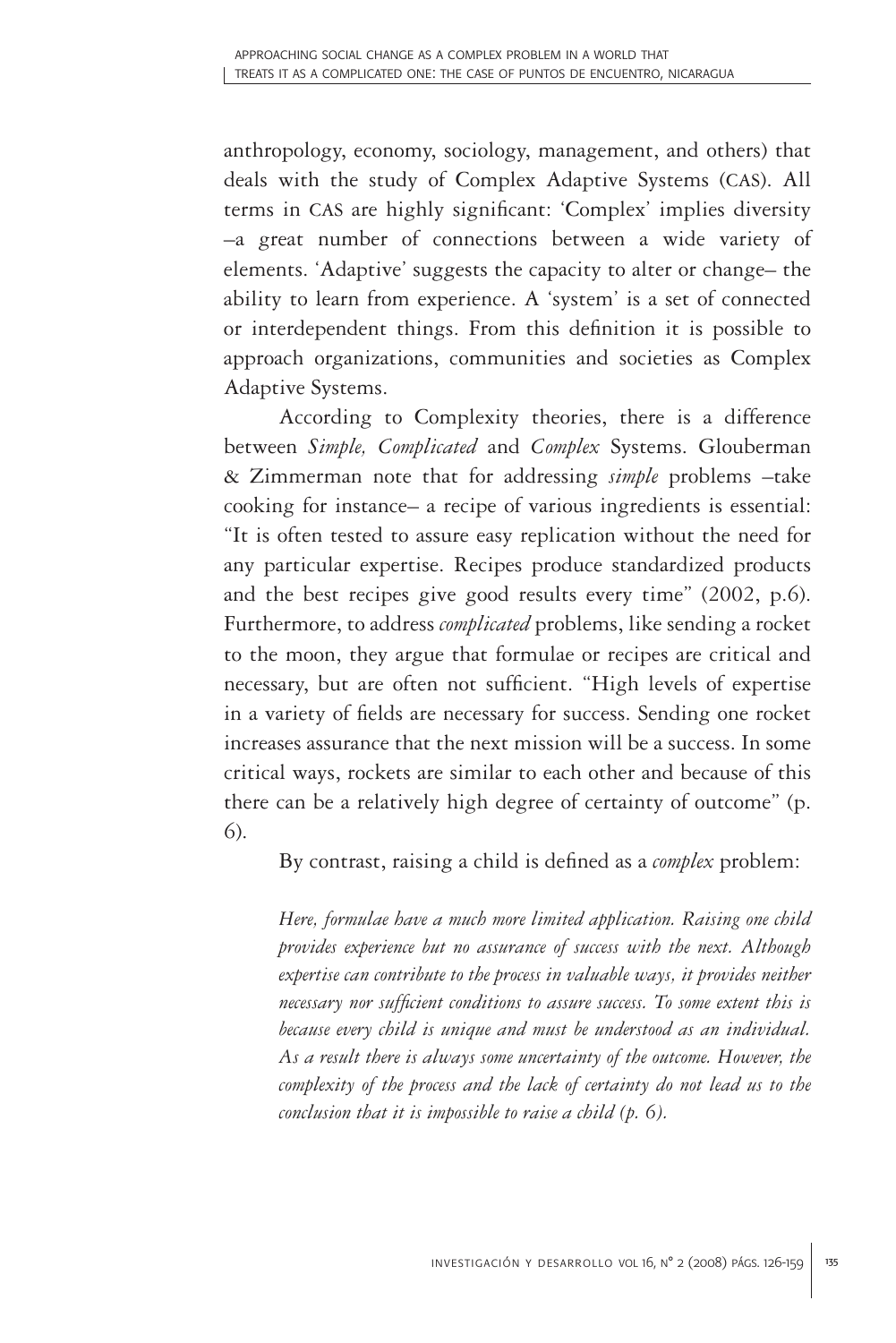Complexity Science seeks to understand how CAS work, the patterns of relationships within them, how they are sustained, how they self-organize and how outcomes emerge. It provides us with insights to better understand how complex social systems work and change, and invites us to examine the unpredictable, disorderly and unstable aspects of organizations and societies. So instead of describing how systems *should* behave, Complexity Science focuses the analysis on the interdependencies and interrelationships among their elements to describe how systems *actually* behave (Flynn, 2004). In this sense, it addresses aspects of living systems that are neglected or understated in traditional social change approaches. The questions asked by Complexity Science do not seek to find a way to predict and control, but to understand how living systems work thus enhancing their potential for change. (Plexus Institute, 1998)

There are several principles shared by Complex Adaptive Systems that help us to understand how complex systems work and change. The key tenets of Complexity Science include (1) the whole is greater than the sum of the parts; thus living phenomena cannot be understood by studying the parts; (2) that living units –e.g. social systems– are adaptive systems that are unpredictable and highly history and context dependent. Yet we can comprehend social systems through the patterns of behavior (principles) they seem to share. Some of these principles are: (1) Order is emergent and self-organizing, (2) The system changes when it chooses to be disturbed, (3) Free flow of diverse and meaningful information is essential for the system to evolve, and (4) Life is cluttered, full of paradoxes, and seldom does the either/or binary logic hold water in social systems<sup>7</sup>.

As noted previously, to understand the unpredictable nature of social change and explore how a particular living system behaves,

<sup>7</sup> For the purpose of this paper, we have listed those that we found more useful to illustrate the notion of social change promoted by Puntos and its intuitively application of complexity-based approaches. Each of these principles is broadly described and discussed in the results section of the paper.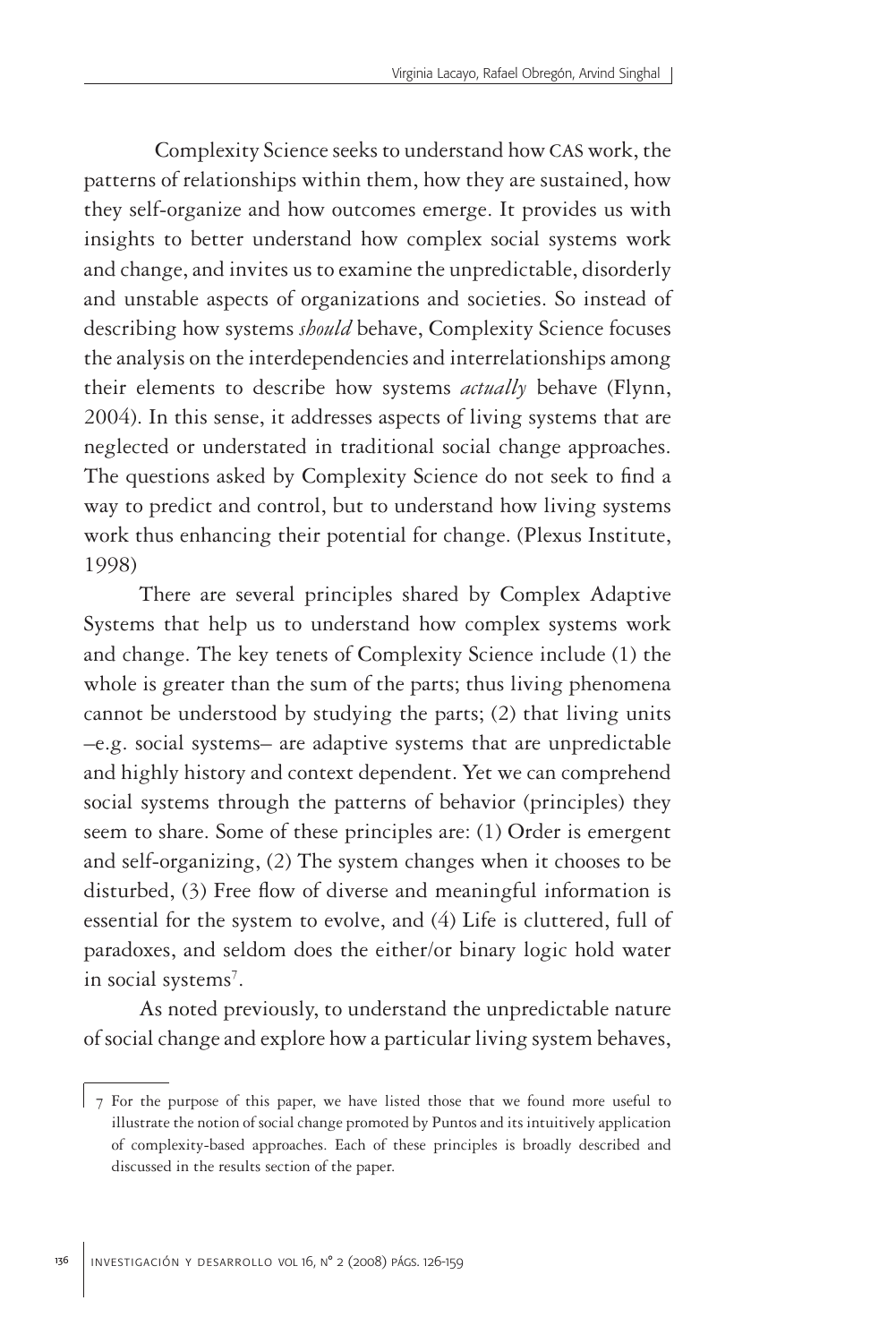we analyze the experience of Puntos de Encuentro in Nicaragua. Given Puntos' mission, the organization affords an opportunity to illustrate the processes associated with communication interventions designed to facilitate social change. The following questions frame our inquiry: 1) What are the main challenges faced by Puntos in justifying its social change theoretical framework and strategy? 2) What additional (or different) insights does Complexity Science provide us to understand and explain social change processes based on Puntos' case? And 3) To what extent is the Complexity Science view of social change apparent and/or reflected in Puntos' discourse and work?

### a case study of puntos

We use the case study method to analyze Puntos' work. Several scholars argue that the case study approach is appropriate for exploratory, descriptive, or explanatory purposes. Case studies have been used to describe processes (Lawrence & Hardy, 1999), generate theory (Brown & Eisenhardt, 1997), and test theory (Yin, 1989). Complexity theorists also favor the case study approach as it enables the researcher to study a phenomenon as an integrated whole, looking at the various agents and their interactions over time (Anderson et al., 2005).

Our study draws upon a variety of data collection techniques. It included a desk review and analysis of Complexity Science's literature, and academic renderings of similar communication for social change initiatives. One of the present authors, and former member of Puntos, conducted ten semi-structured interviews<sup>8</sup> and six focus group discussions in Managua, Nicaragua (Puntos' headquarters) with members of Puntos' programmatic teams (coordinator of *La Boletina* publication, the radio magazine, the television program *Sexto Sentido*, youth camps, strategic partnerships,

<sup>8</sup> All translations were made by the main author of this paper.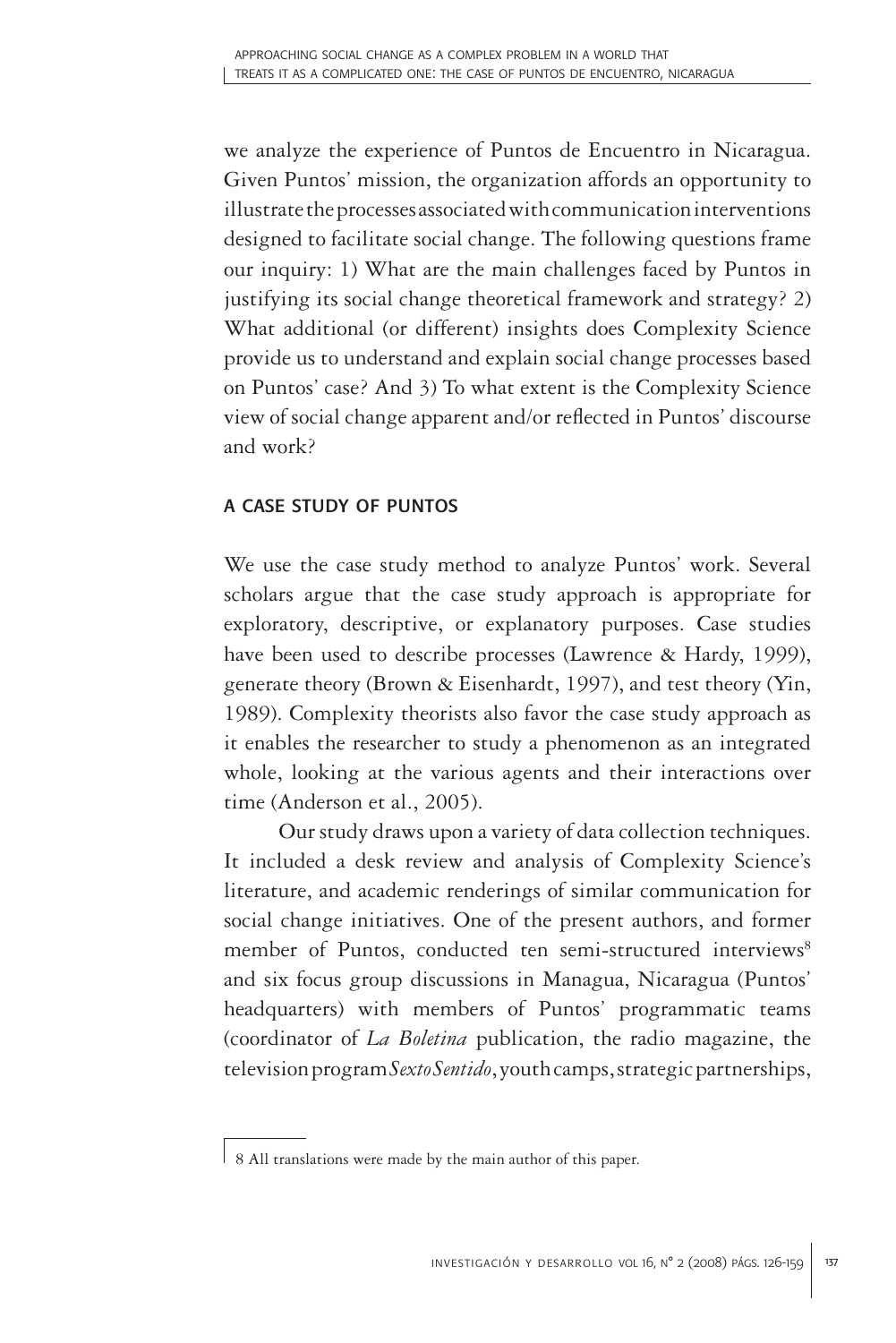and monitoring and evaluation), in-depth and informal interviews with the heads of the programmatic areas, and participant observation at Puntos' headquarters. Our study also includes an analysis of relevant internal documentation (internal essays, conceptual framework, grant proposals and institutional reports), and strategic plans, project reports, and external evaluations. Most importantly, this author could bring in her own unique reflections and experiences from the perspective of being a Puntos "insider" for over a dozen years, and an "outsider" during the past three years. The other authors could view Puntos' communication for social change approach in the larger context of existing literature, including the limitations therein.

Due to the active role of one of the first authors in the design and implementation of Puntos' communication strategy<sup>9</sup>, the present analysis is primarily one of an "insider" or *emic*10 (Agar, 2005). Her close relationship with Puntos and its officials allowed her to create a safe and trusting space to explore and debate sensitive issues, and to facilitate collective reflections about the gaps and challenges in the implementation and evaluation of Puntos' strategic vision and strategies that otherwise might have been difficult to achieve. To have greater assurance about the claims in this paper and a minimum level of validity and reliability of our analysis and findings, key informants from Puntos and three academic peers<sup>11</sup> were asked to review the draft case study report.

<sup>9</sup> In 1992 Virginia Lacayo was involved in co-creating, co-producing, and hosting Puntos' radio talk show (today called Sexto Sentido Radio). She also co-created and became executive producer and director of the television series, Sexto Sentido (Sixth Sense). Later, she coordinated and directed Puntos' many activities including the design and implementation of the whole communication strategy.

<sup>10</sup> Emic and Etic are common terms in anthropology which permit the distinction of the insider's and the outsider's perspectives, respectively, and which Agar (2005) interprets as "the differences that make a difference" to the insider (emic), vs. differences that the outsider believes matter (etc).

<sup>11</sup> Sara Bradshaw, PhD and a professor at Middlesex University, UK, Andrea Lynch, graduate student at Institute of Development Studies, University of Sussex, Brighton, England; and Yerina Rock, M.A in social anthropology at Cambridge University, UK are collaborating with Puntos' systematization process, and kindly revised the draft of this paper.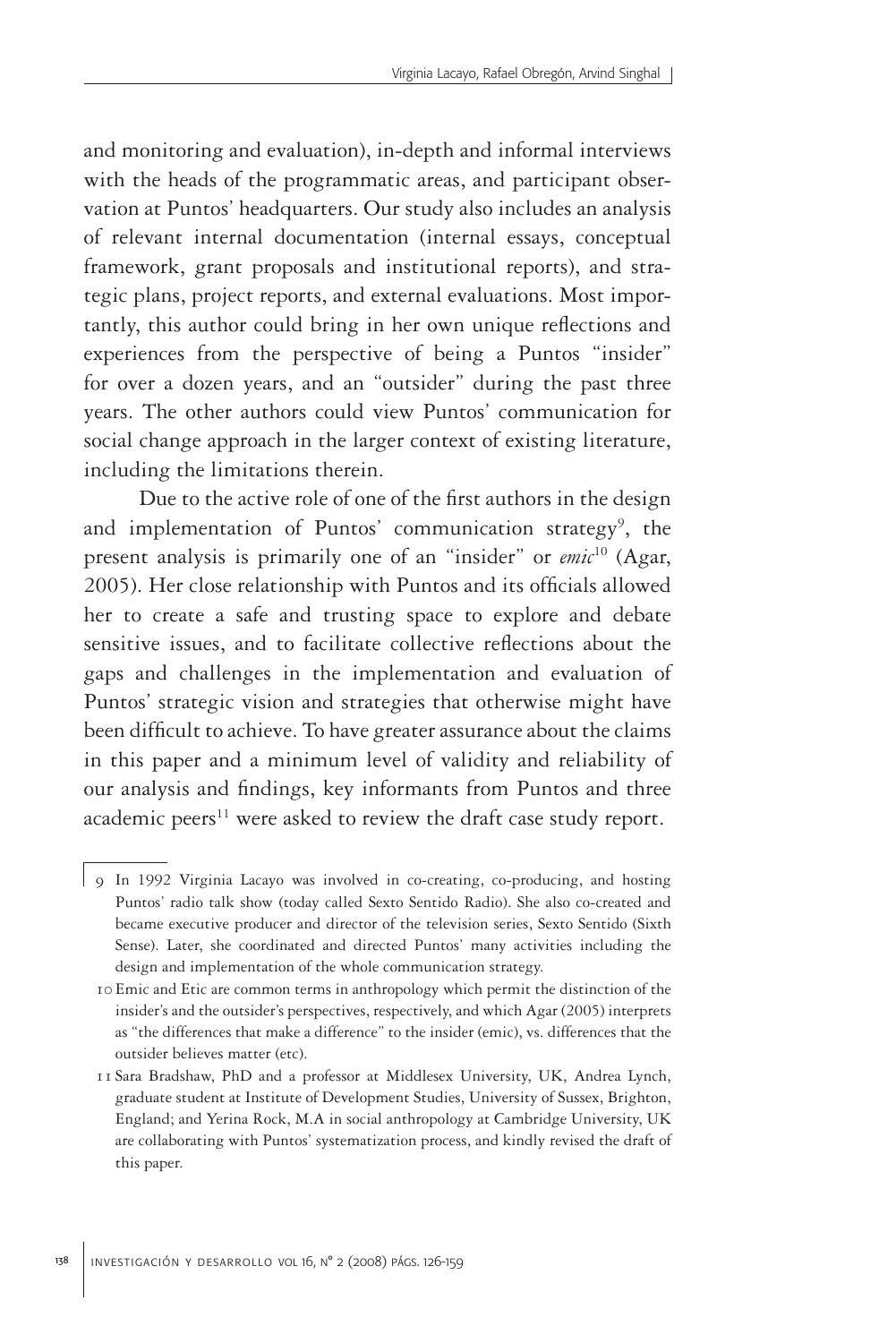While a set of questions that attempted to explore how Complexity Science was reflected in Puntos work were developed, each discussion took a form of its own in order to allow a free-flow of ideas and let participants dictate the direction of the discussion. Warm-up, break-the-ice questions were asked to engage participants before moving on to more specifics issues. Guiding questions focused on the interviewees' description of their role in *Somos Diferentes, Somos Iguales* (SDSI); the "vision" and "mission" of their programmatic area; main achievements, although not necessarily those reported in Puntos' reports; achievements that made Puntos proud, especially those unplanned achievements or achievements not necessarily reported to donors; specific contributions of each unit to SDSI (different from their prescribed role in SDSI); and key moments of crisis/learning.

One of the challenges for the participants was to avoid the use of an institutional discourse. The fact that the interviewer was an insider turned out to be an advantage; she could identify institutional language as such, and could thus broaden the scope of the discussion. Participants were encouraged to more profoundly reflect on their work, explore new angles, and question issues and circumstances normally taken for granted. Whenever participants made references to issues, processes, contradictions that connected with elements of Complexity Science, then probing questions were asked to explore more in-depth these issues. Notes taken after each session were reviewed and questions that allowed further exploration of complexity principles were formulated in subsequent sessions. In certain cases, informal interviews with team members were conducted to explore some of these issues individually. Interviews with the cofounder and the executive director were less structured. Rather, they were open conversations to discuss some of the preliminary findings –contradictions; reflections– and explore more in-depth the presence of complexity insights in Puntos' work.

Data analysis followed several steps, in line with interpretative analysis of qualitative data. It included a combination of options.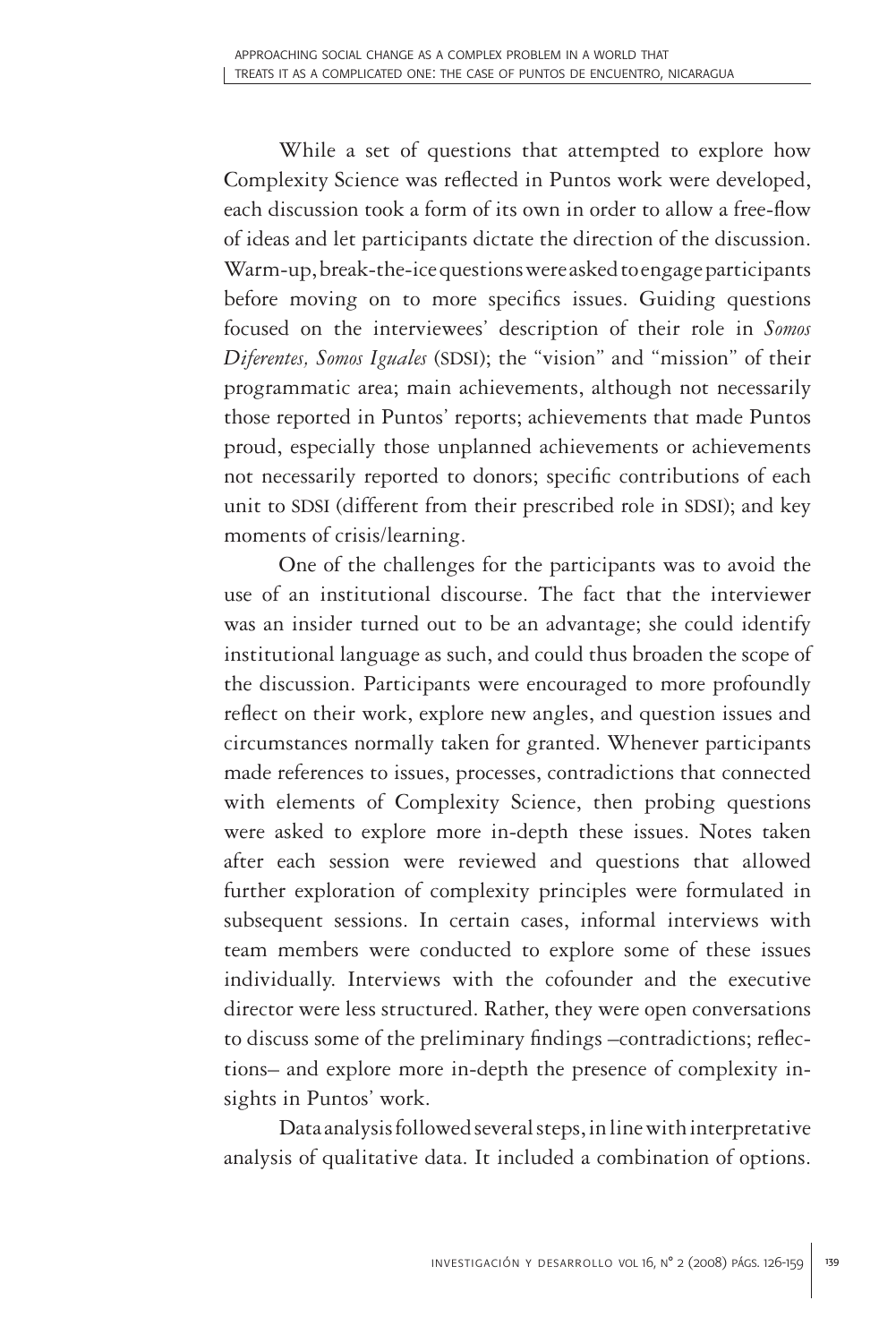Complexity Science principles were organized into key thematic areas, illustrated by "examples" of Puntos' work, and examples of Puntos' work in turn helped to shed light on the complexity principle. A preliminary version of the analysis was circulated to a group of three external reviewers who provided valuable feedback, some of which was incorporated into a second version. This was followed by several rounds of reflection and revisions by the present authors.

# puntos de encuentro: vision, mission, and complexity-based strategies

Puntos was formally established in 1991 as a feminist social change organization working in the realm of communication, research, and education, and dedicated to promote individual and collective autonomy as also empowerment of young people and women (Hernández and Campanile, 2000). Its institutional strategies were designed to: (1) promote social dialogue to influence the issues being discussed, influence the way those issues were being discussed, and influence who participates in the discussion; (2) link the personal and public sphere in ways that the analysis of personal experiences could feed and improve collective actions; (3) strengthen individual and organizational leadership capacities, especially of women and youth; (4) promote social movement building through the creation and strengthening of alliances between organizations and foster collective actions; (5) promote formal and informal systems of social support for individual and collective actions; and (6) design, create, and implement its own mass media programs to influence public opinion, promote critical thinking, and bring about attitude and behavioral change toward more equitable relationships (Bank, 1997; Puntos de Encuentro, 2006).

Puntos' social change strategy works on the ground in the following manner: Consider a young woman living in northern Nicaragua who watches *Sexto Sentido*, a weekly television soap opera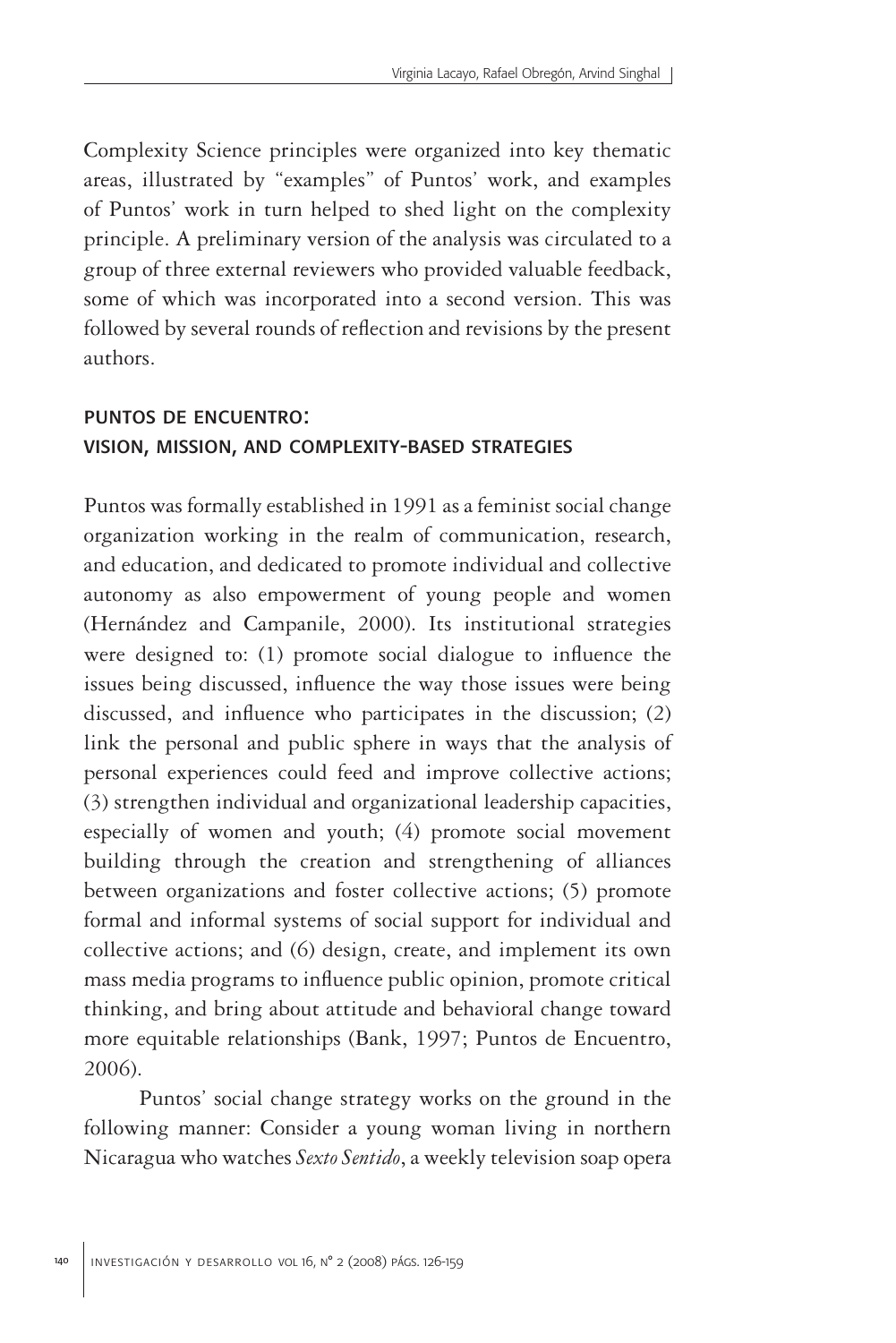broadcast on weekends on the national TV station, then watches again the re-broadcast of the program on the local channel, then listens to, and calls in to, Puntos' radio show during a weekday to express her felt opinions and exchange ideas with other young people on issues that concern her. Through the radio show and billboards prominently displayed in her locality, she finds out about organizations that address these social issues, is motivated to participate in their activities, and seeks needed services within her community. She talks more about social issues that concern her with her classmates, especially when the cast of *Sexto Sentido* radio and TV programs visit her school as part of its regular tours. Finally, as a member of a youth organization, she participates in one or more of the workshops and/or camps led by Puntos around the country. Here she is involved in deeper discussions on the topic, and acquires skills and materials to take these issues back to her local community. The community, meanwhile, has likely developed, over time, a more favorable public opinion on the social issues given the coverage it received on the national and local media, and the buzz arising from the collaborative efforts of partner organizations on the ground<sup>12</sup>.

# **Change is a Nonlinear, Contradictory, Messy, and Long-Term Process**

For Puntos, change happens, when it does, as the result of the interaction of multiple elements in the system. Individual behavioral change is only one kind of change. Change in policies, social organizing, strengthening of civil society, individual and collective self-efficacy, and other areas represent a complex web of variables influencing the process of change. For Puntos, "social

<sup>12</sup> Sexto Sentido TV captured 70% of the TV watching audience during its timeslot during the whole four seasons. Sexto Sentido Radio (originally called "A young program without name") was the first radio talk show targeting young people in Nicaragua at it reached the number one position of audience rating in its first year on air.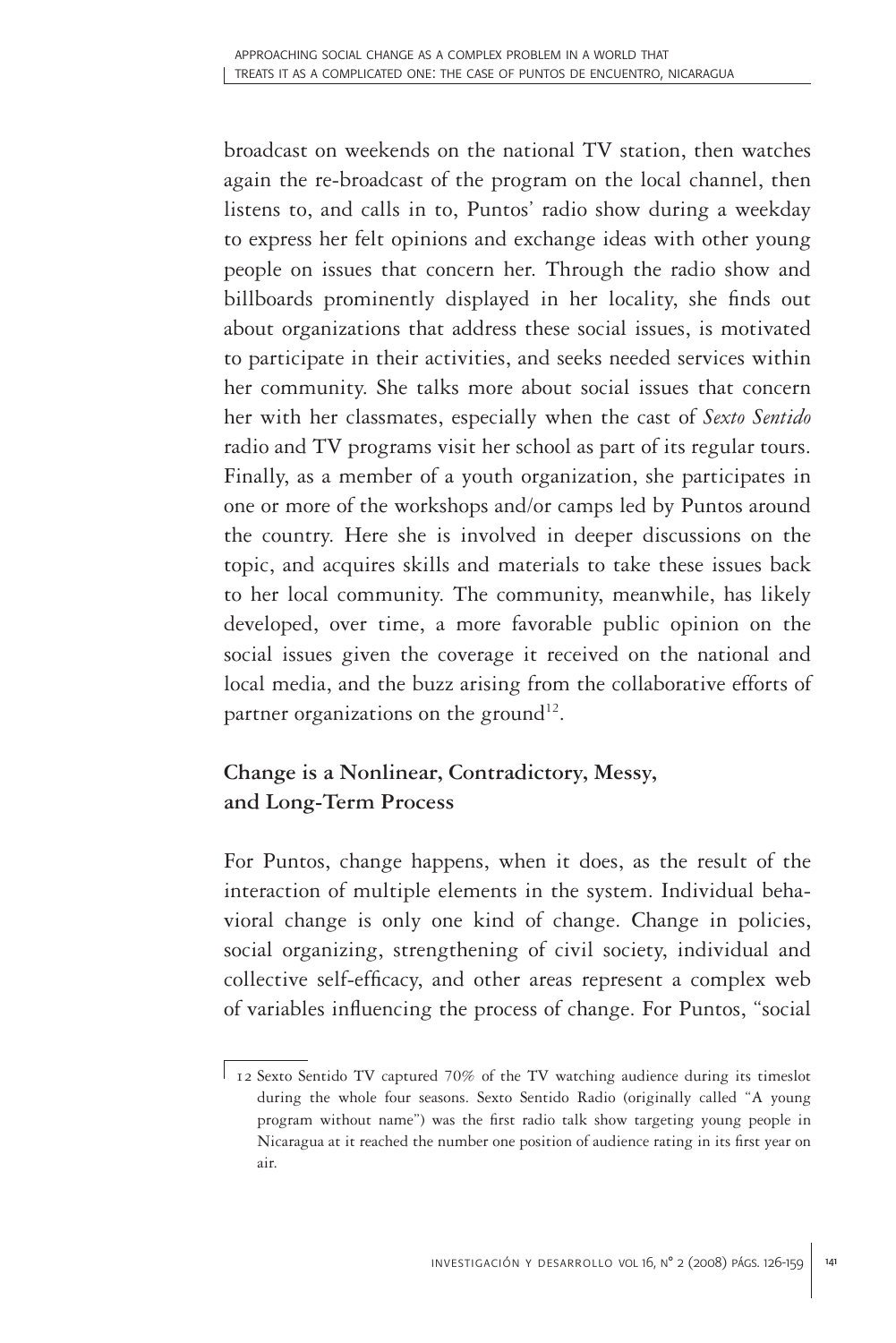change must be a goal beyond achieving personal change and personal change must also be a goal for social movements [and their mission] is to help people make the links and meet these challenges" (Puntos de Encuentro. 2004, p.11). Puntos' goal then is to promote new values, attitudes, and patterns of social and interpersonal relationships based on the principles of inclusion, respect, solidarity, non-violence, cooperation, and diversity with equity. It firmly believes that people and societies can decide by themselves the kind of change they want, and fully participate in the debate and decision-making processes that affect their life (Puntos de Encuentro, 2004).

### complexity science and puntos' experiences

## **Complexity idea N° 1** *The Whole is Greater than the Sum of the Parts*

Puntos started its communication activities by producing its own media outlets: a feminist magazine, a youth radio show, and then more integrated mass media and communication campaigns to address social issues. However, according to Bank (2002), *Somos Diferentes, Somos Iguales* (*SDSI)* evolved as a result of lessons learned by Puntos in its first ten years of work. From such reflections Puntos grasped that short-term, single-issue campaigns although "very useful and often the best way to raise initial awareness and break the silence on difficult topics – such as violence and reproductive health -- were not necessarily the surest way to achieve deep and sustainable individual and social change" (p.2). This approach is not only a matter of cost-effectiveness, but also of realism (Bank, 2006).

*In the "We need to be able to talk" campaign, we were not only unknotting issues like HIV/AIDS and sexual abuse, accompanying our young audience through the process of denial, decision making and social support network building, but also we were promoting "acts of courage" (like denouncing*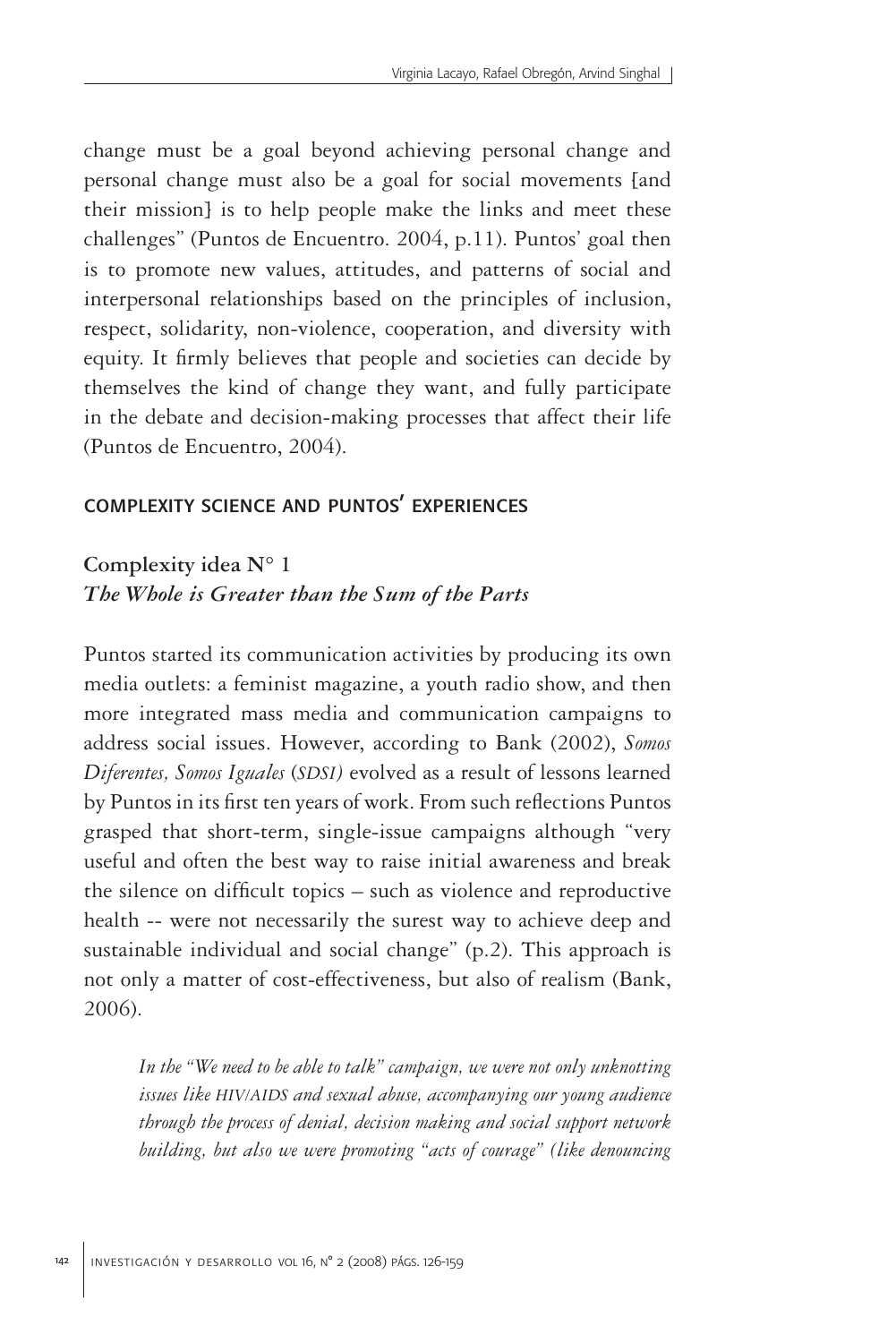*the abusive grand father or speaking out about being HIV positive) and linking these issues with sexism and other forms of oppressive power relationship as part of our vision that everything is interconnected and that we can not approach one form of discrimination and oppression with out approaching all the others (Bank, 2006, p3).* 

It was in this poly-thematic and methodological integration that Puntos' found its "aha!" moments. Puntos saw first-hand the value-added benefits of having media and communication campaigns accompanied by training materials, on-the-ground collaboration with organizations, and partnerships with local media and services providers in targeted locations (Bank, 2002). The fact that Puntos emphasizes the importance of social movement building and alliances also reinforces the complexity idea that the quality of the relationships is more important for the evolution of healthy system than the quality of the individual agents.

This complexity-based idea is often seen in team sports. "The team with the best individual players can lose to a team of poorer players. The second team cannot rely on one or two stars but instead has to create possibilities that go beyond the talents of any one individual. They create outcomes based on the interrelationships between the players, while not being dismissive of individual excellence. Individual abilities are thus not perceived as a complete explanation of success or failure." (Plexus Institute, 1998, p. 7).

In this sense, Puntos believes that social change results from both individual and collective change. Individual leadership is critical to push change forward, but Puntos also knows that "One robin doesn't make spring" and social change won't happen without collective action. According to Cortez and Jirón, two members of Puntos, the continual exchange of material and information, the bilateral and multilateral support between Puntos, its allies, and other organizations strengthen the capacity of the social movements to make a deeper analysis of the political and social context, to improve their own performance and outcomes through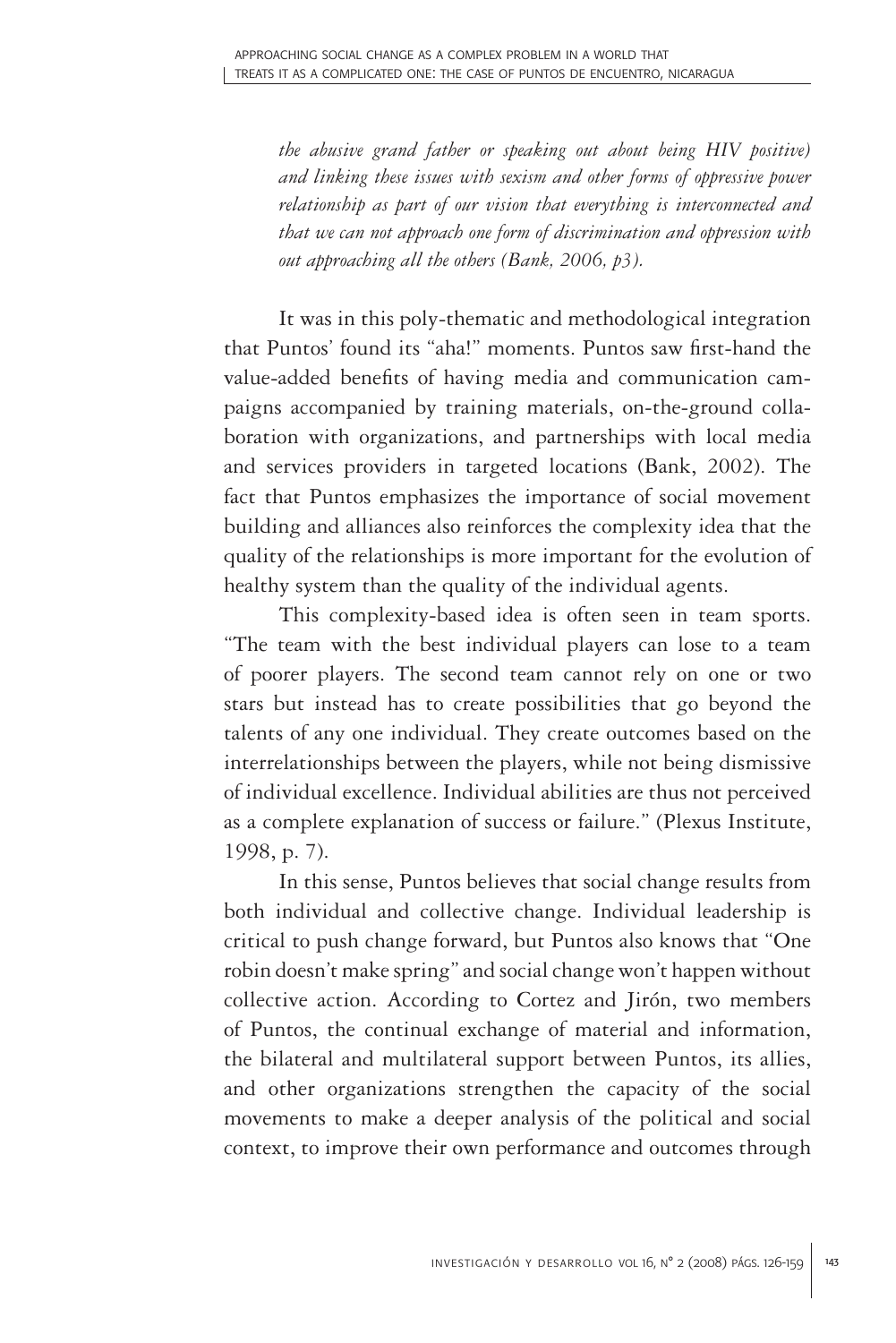feedback, to lobby for changes in existing policies and laws, and to implement nationwide campaigns and interventions.

Based on these premises, Puntos' strategy of *Somos Diferentes, Somos Iguales (SDSI)* combines popular mass media appeal, on-going coverage and environment-enabling benefits of television and radio shows, support of the local media, community mobilization and coordination of alliances with over 200 organizations, training activities, interpersonal reinforcement mechanisms and links with service delivery, ongoing monitoring and evaluation, and dissemination of results (Bradshaw et al., 2006; Bank, 2006). "We believe the magic is in the mix", Bank concludes, "because then you have both individual AND social change catalysts operating simultaneously and over time. You get the benefits of both big scale and more concentrated face-to-face reinforcement at the local level. And, you can still do specific thematic campaigns for awareness rising. The results is that the synergy of the integrated whole is definitely more than the sum of the parts" (Bank, 2002, p. 4).

## **Complexity Science Idea N° 2** *Order is Emergent and Self-Organizing.*

An example of a complexity principle applied to Puntos' work is the case of the distribution network of *La Boletina,* the organization's national feminist magazine designed to share news and promote dialogue within the growing Women's Movement in Nicaragua. *La Boletina*'s circulation has gradually increased from an initial printrun of 500 copies in 1991 to the present 26,000 copies, making it the largest circulation magazine in Nicaragua. This growth may be explained because *La Boletina* is free of charge and it is distributed by hundred of volunteers that travel long distances in buses and canoes to Managua to pick up packages of the magazine, and they hand carry them to towns and villages all over the country to be distributed to local groups. These groups then distribute the magazine to smaller groups in their communities.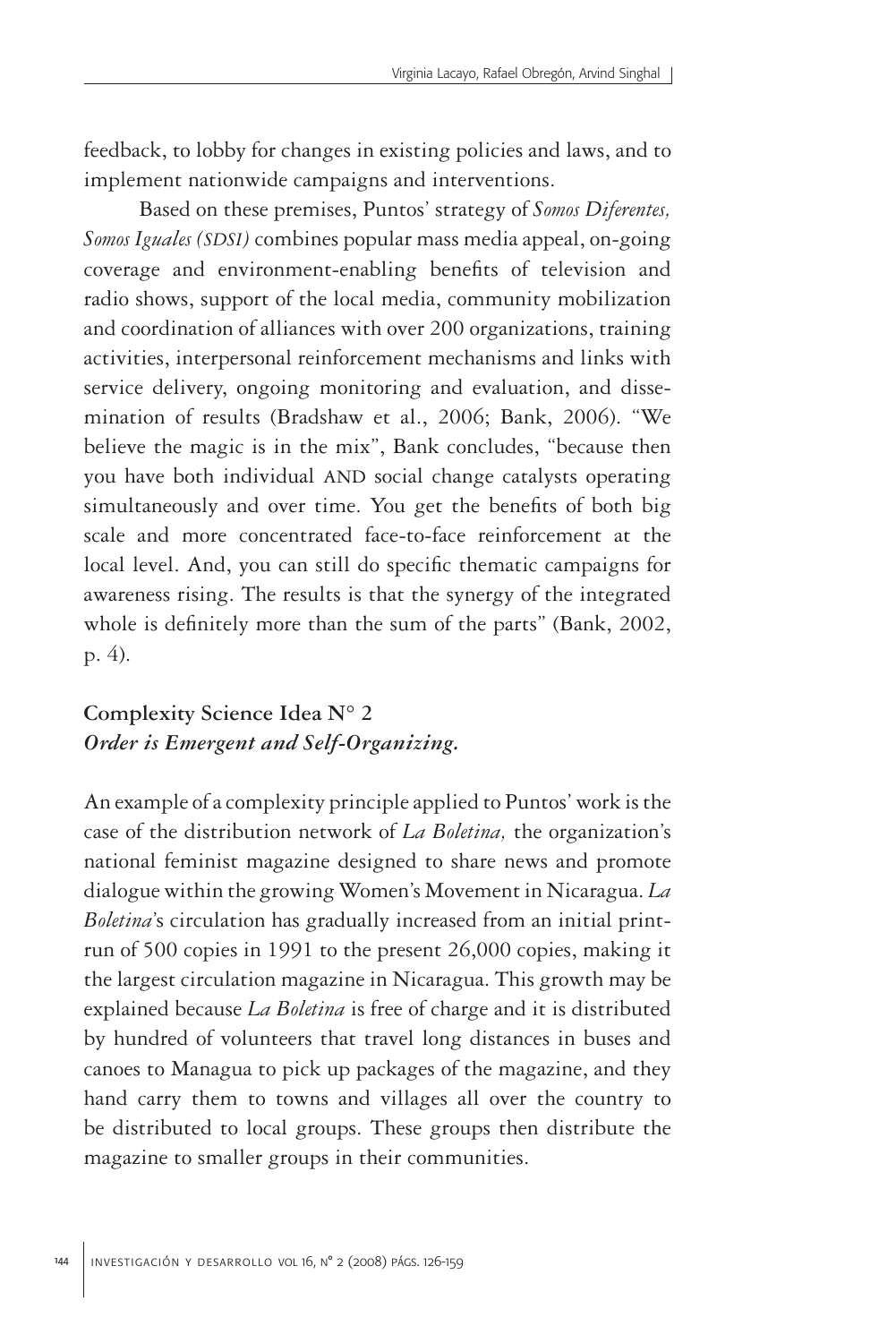The distribution network of *La Boletina* is a unique phenomenon of self-organization. It works on the principle of solidarity and is sustained by mutually supportive relationships between women's groups. Existing women's organizations in the community took the initiative to photocopy and distribute *La Boletina*. Distribution was no longer in Puntos' control. What began as a haphazard handing out of "bootleg" copies of La Boletina evolved into a large, complex and continuously adapting network. This absence of centralized control in the distribution of *La Boletina* provides a lot of freedom for emergence, but it also has ironically jeopardized its own existence. The lack of control exerted by Puntos over the delivery and use of *La Boletina* makes it hard to demonstrate its impact as per the indicators established by donors. Donors have pressured Puntos to increase its level of control over the magazine by, for instance, charging a price. It has been difficult for Puntos to justify to its donors how this action might actually "kill" the most important distinctiveness of *La Boletina*: its volunteer-self-organized distribution network and the self-acclaimed collective ownership that women's group have over the magazine.

Complexity Science values this lack of centralized control as an essential quality of healthy systems. The most illuminating paradox of all is that in Complex

Adaptive Systems, *order is emergent and self-organizing*. In a healthy Complex

Adaptive System, control is distributed rather than centralized which means that the outcomes emerge from a process of selforganization rather than being assigned and controlled externally by a centralized body. Order emerges from the interactions among the individuals. It results as a function of the patterns of interrelationships between the agents, and it is characterized by unpredictability, and an inability to state precisely how the interrelationships between the parts will evolve.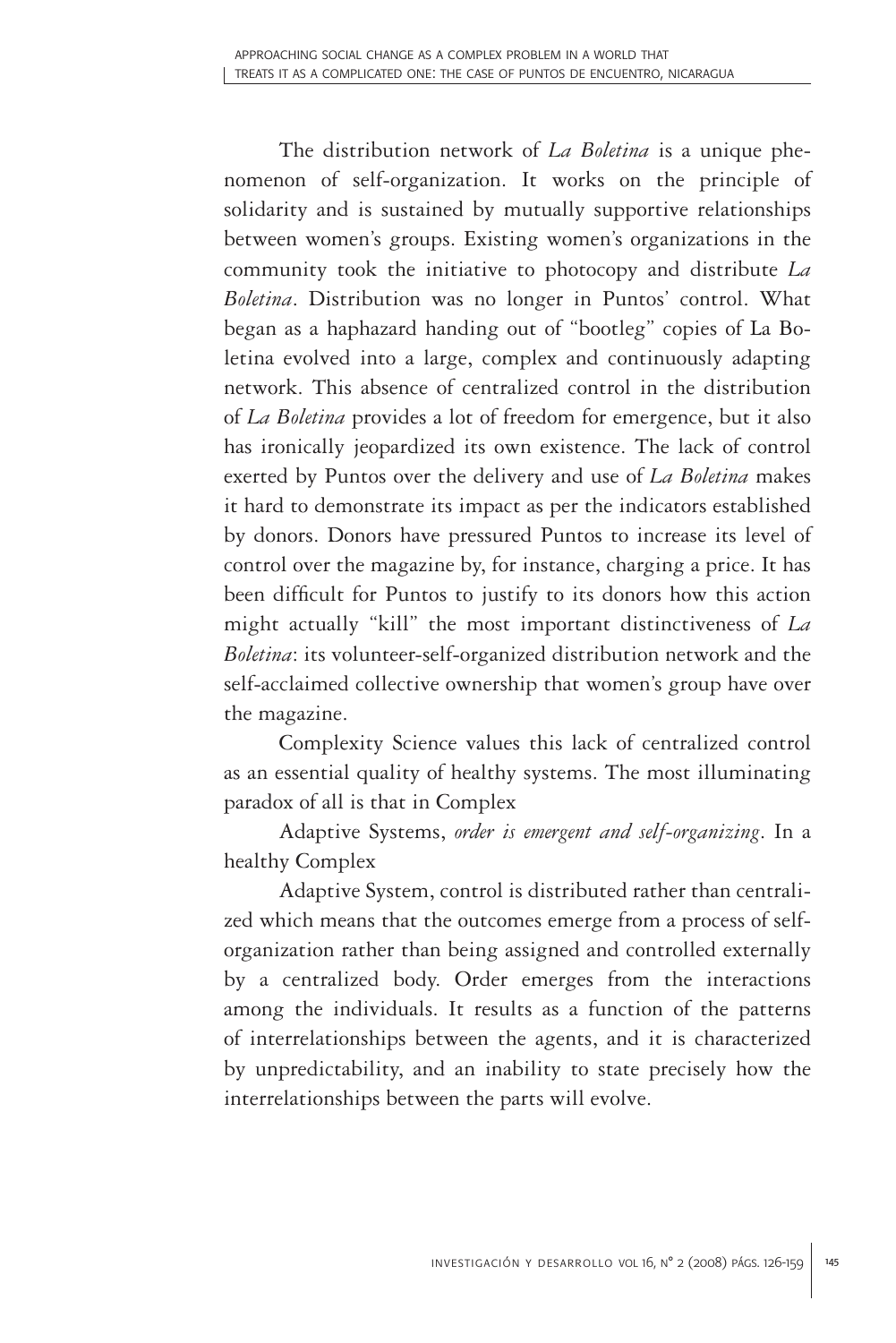## **Complexity idea N° 3** *The System Changes when it Chooses to be Disturbed.*

Another principle of Complex Adaptive Systems –*the system changes when it chooses to be disturbed by the information it receives–* is appealing. The system will choose to be disturbed when the information adds new meaning to what exists. In other words, the system becomes different because it understands the world differently. It is not just the intensity or frequency of the message that gets our attention; but mostly how meaningful the message is to us personally. The key word here is "choice"; the system "chooses" to be disturbed by something it considers meaningful. People do not want to be bossed; they want information so they can, when they can, make their own choices and decisions.

That is where Puntos' strategy is fundamentally different from most other behavior change communication initiatives. First, instead of following the general advice "keep it short and simple," Puntos believes in making it "long and complicated." This allows Puntos to show how social issues are closely interrelated with each other, and how people often engage in contradictory behaviors. For instance, during the first season of *Sexto Sentido*, we saw Sofia, a main character, dealing with an unplanned pregnancy and deciding to keep the baby even though she rejected her boyfriend's offer to marry her. In the same season, Alejandra, another main character, is desperate to lose her virginity as a reaction to her over-controlling parents. Alejandra engages in unprotected sex while drunk and the storyline was used to bring in the emergency contraceptive pill as an alternative in those situations. Two episodes later Frankie, another female character, is raped by a stranger in the street. As a consequence, she becomes pregnant and has to contend with everyone's opinions before deciding to get an abortion. Sofia, the one who chose to keep the unwanted pregnancy, supports Frankie, showing how each woman and each decision is different, and should be analyzed in all its complexity and uniqueness. Also, the story of the emergency contraceptive pill intersected with Frankie's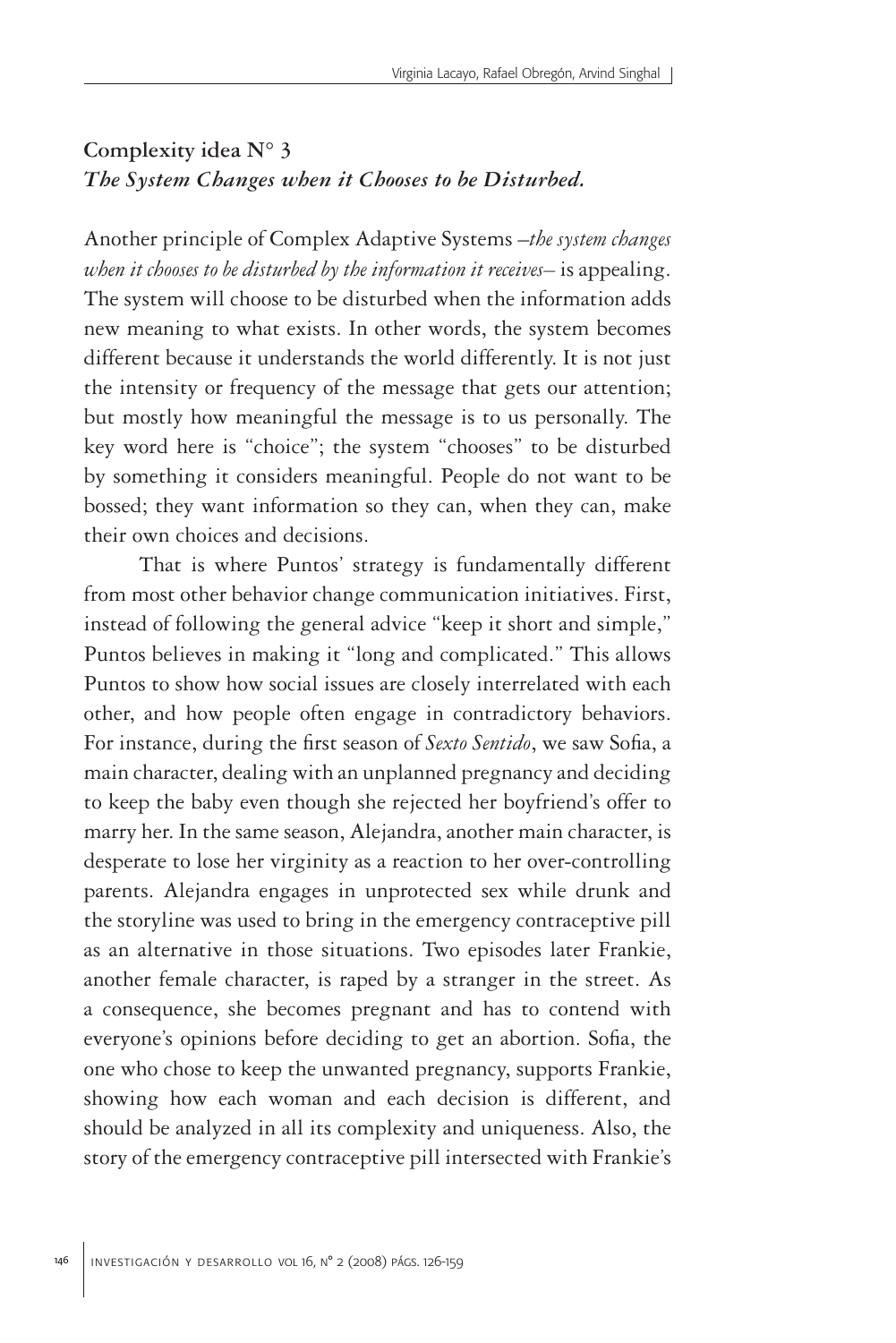rape and abortion story when Sofia helped Frankie to analyze her options until they both realized that it was too late.

This example illustrates how Puntos applies its conviction that people have the right to decide what kind of change they want/ need in their life, so rather than presenting behaviors as 'good' (modeling them as "socially desirable" or advancing them because they are endorsed by international donors and population control organizations), Puntos promotes the right of each individual to make informed decisions and to take responsibility for these choices. Puntos does this by providing a variety of ways to analyze and deal with different realities and issues.

# **Complexity Idea N° 4** *Free Flow of Diverse and Meaningful Information is Essential for the System to Evolve*

In order to make decisions about their life, people need to reflect on their condition. Bringing in diverse and meaningful information about alternatives is essential to this process. Providing information alone is far from being enough to achieve social change. Yet, Complexity Science suggests that the relationship the system has with information, particularly to new and disturbing information, is essential for its evolution. (Wheatley, 1999). Diversity and participation are key elements to promote the kind of democratic and participatory change Puntos espouses. Diversity means not only to have different voices discussing an issue, but also to address issues that are generally considered taboo, or too sensitive to discuss. Participation means creating an environment so that everyone can feel comfortable sharing opinions and feelings. But it is not just about what information is being shared, but who is sharing it. The greater the variety of people who share ideas, the greater the opportunity exists for new associations to form, and new patterns of meanings to propagate (Wheatley, 1999).

Having its own media outlets gives Puntos the kind of autonomy it needs to promote dialogue and debate, and to provide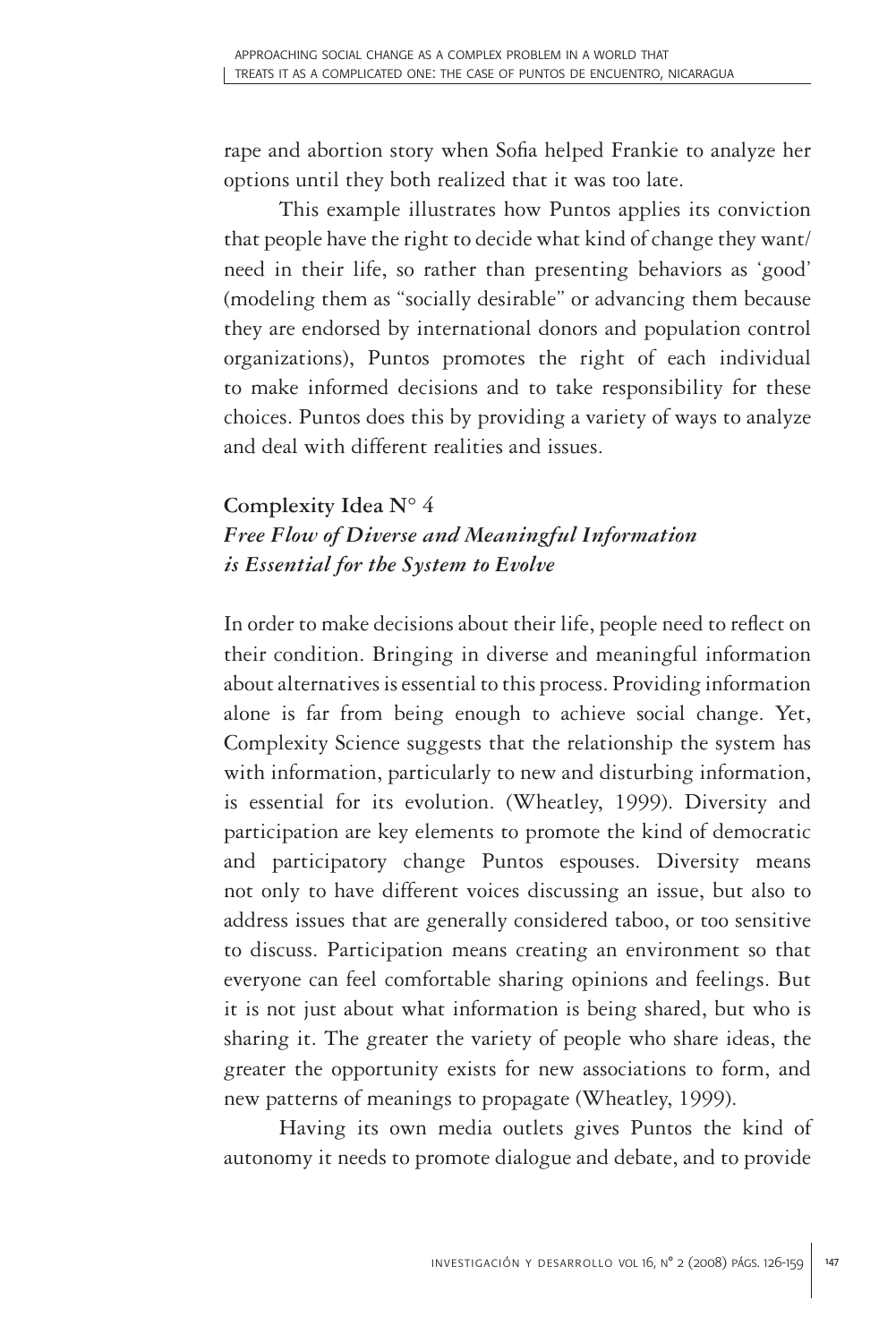a space for diverse and marginalized voices to be heard and legitimized, as well as to have a permanent space to share ideas and information without being tied to commercial considerations (Bank, 1997). This relative autonomy also has allowed Puntos to address sensitive issues (e.g. abortion) which commercial media do not touch for it goes against the dominant conservative ideology. Lynch (2006) describes this phenomenon in very simple words:

*In Nicaragua, where a conservative government and a Catholic hierarchy, both deeply hostile to reproductive rights […] Sexto Sentido broke all the rules of conventional development communication (Bradshaw et al, 2006), taking on the controversial topics of abortion, homosexuality, emergency contraception, rape domestic violence, racism, homophobia, disability rights, substance abuse, single motherhood by choice, and youth sexuality – all the while presenting positive images of young people fully engaged as competent, capable decision-makers in every aspect of their lives" (p. 1).* 

External evaluations of Puntos (Montoya et al. 2004; Carrión and CIET Internacional, 1996) suggest that this orientation of Puntos has positively influenced its audiences. By talking with peers that have different experiences and perspectives in life, young people can engage in a healthy debate and exchange of information about alternative approaches and solutions to their concerns. The same way, Puntos has trained young communicators in media production so they can start these kinds of debates in their own communities.

This multiplier effect, comprising of multiplied messages in multiple locations, contributes to fostering social change over time. "In nonlinear systems, iteration helps small differences grow into powerful and unpredictable effects" (Wheatley, 1999, p.122). Iterations are important as ongoing debates around important issues create a favorable public opinion toward discussing difficult topics. At the same time, the legitimization of such topics in the public sphere, contributes to the ground-based efforts of local organizations that work on those issues. "When the system is far from equilibrium, singular or small influences can have enormous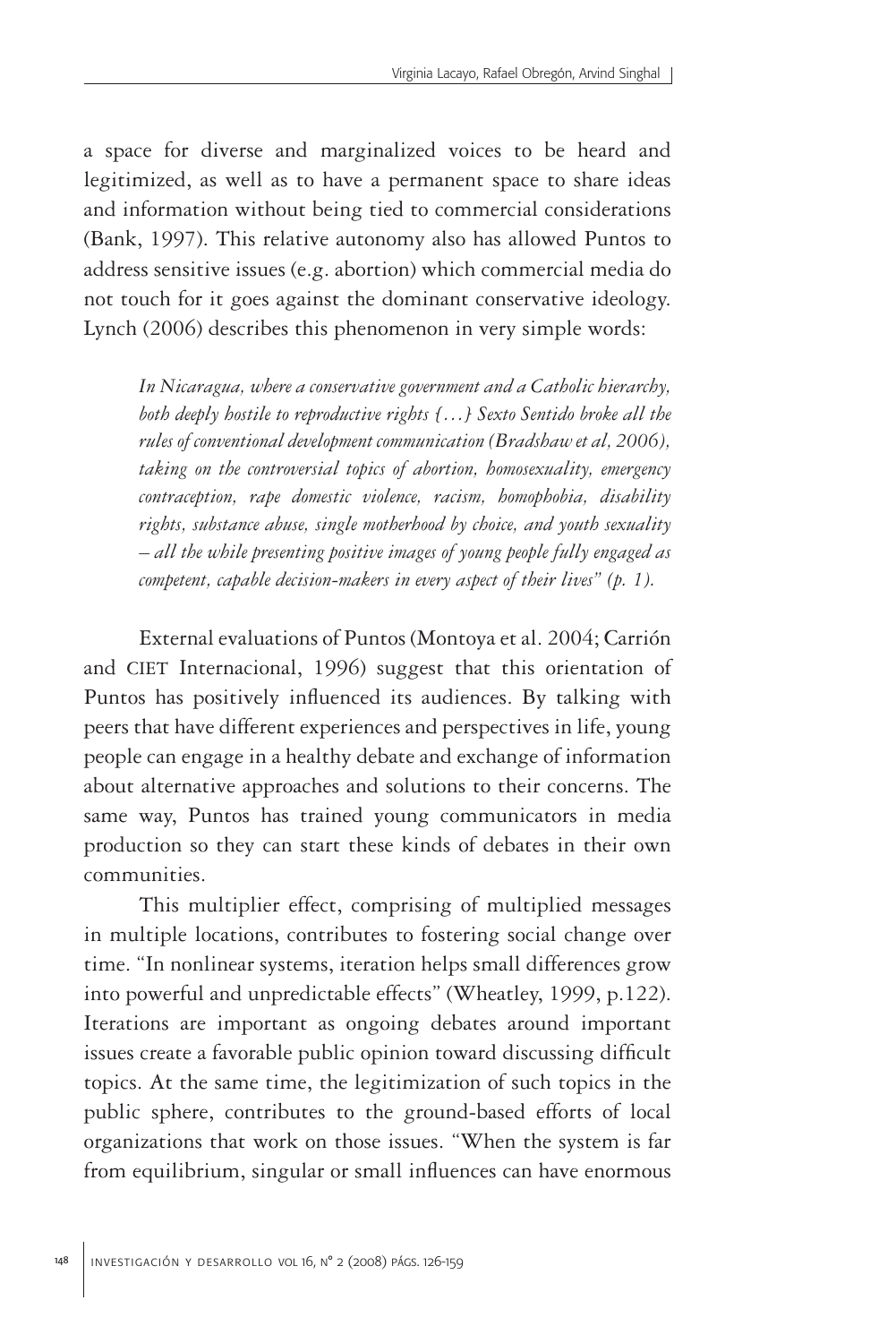impact. It is not the law of large numbers or critical mass that creates change, but the presence of a small disturbances that gets into the system and is then amplified through the network" (Wheatley, 1999, p. 87).

# **Complexity Science Idea N° 5** *Life is Cluttered, Full of Paradoxes, and the Binary Either/Or Logic is Unhelpful*

One of the questions communication practitioners commonly ask in strategy sessions is what's the right message to solve the problem? Is it this or that? Such binary thinking in a complexity framework is unproductive as both sides of many apparent contradictions can be true and equally valid (Plexus, 1998, p.14). Showing complex and contradictory behaviors, instead of stereotypical ones, may not make for a short-and-clear message, for example, bad guys lose, and good guys win. However, the complexities and contradictions allow audiences to reflect more deeply about their attitudes, behaviors, and options. It shows that people aren't good or bad, but often both. We all make mistakes and make bad decisions, but we can reflect on them, learn from them, and change.

Not having stereotyped characters in television or radio soap opera scripts doesn't mean that characters who make mistakes or hurt other people do not have to deal with consequences of their actions (Weinberg, 2006). In the case of Alejandra having unprotected sex, her 'un-healthful' actions were not 'rewarded', but they were not unduly 'punished' either. As Bradshaw et al. (2006) explain, "The storyline was used to promote [the idea that] young women [should] think more critically about their own aspirations, actions and decisions and to take control of their own lives" (p.11). So what matters most to Puntos is the reflective process that accompanies the characters' mistakes and decisions. The kind of mistakes that *Sexto Sentido's* characters make, are often the type of mistakes that real people make.

So Puntos deliberately put on the national agenda the issue of the emergency contraception pill (also called "morning after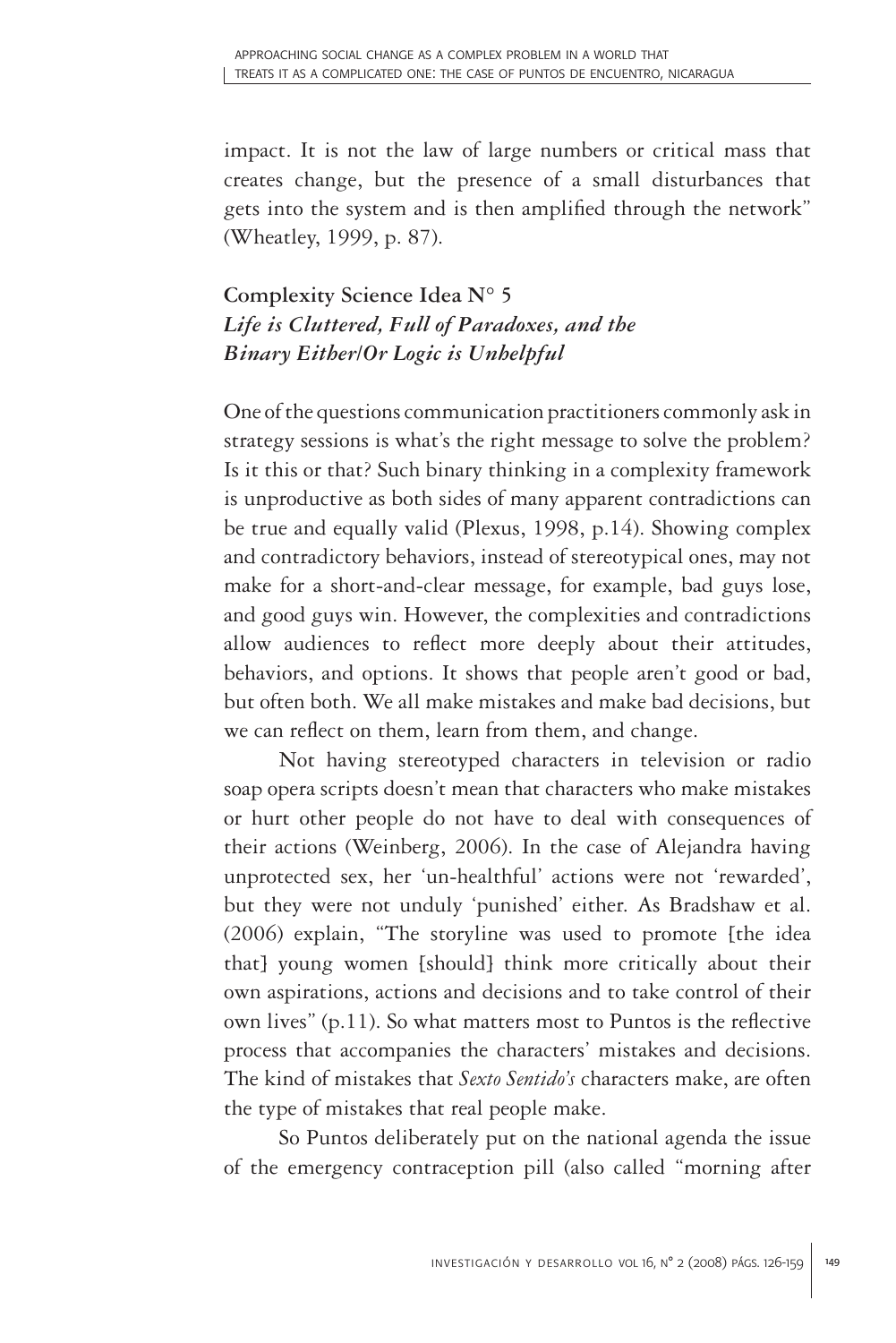pill") as also the taboo topic of abortion. The purpose was not to convince people about what is right or wrong, but to urge people to think for themselves, and open their minds to new possibilities, other ways of living, and solving their problems. Puntos believes that people can make their own decisions. They don't have to let other people or social norms dictate what's right for them.

In this sense, the creation of the television soap opera *Sexto Sentido,* which became the centerpiece of Puntos' strategy *Somos Diferentes, Somos Iguales* (SDSI), was a key step. Entertainmenteducation formats such as television soap operas, given their rich multi-pronged narratives, represent effective means to address complex and interrelated issues (Singhal, et al. 2004). In line with elements of social learning theory, but applied in a different way, Bank (2002) argues that the engaging nature of mass media narratives assures audience popularity; emotional identification, role modeling that promotes efficacy; intertwined and on-going storylines that allow complex and layered treatment of multiple themes (like sexual abuse and machismo, or abortion and the emergency contraception pill); long-term, repeated exposure to different aspects of the same theme; and other gains. Further, Puntos adoption of engaging television narratives is consistent with the value that Complexity Science places on story telling as a way to understand complex social problems. As Wheatley (1999) states "any process that encourages nonlinear thinking and intuition, and uses alternatives forms of expression such as drama, art, stories and pictures […] leads us to new ways of comprehending" (p. 143).

#### conclusions

In this paper we discussed how Puntos de Encuentro, a Nicaraguan communication for social change organization, endorses the notion of social change being a nonlinear, contradictory, messy, emergent, self-organizing, and long-term process. Social change happens as the result of interaction of multiple elements in the system over a long period of time and at different levels (individual and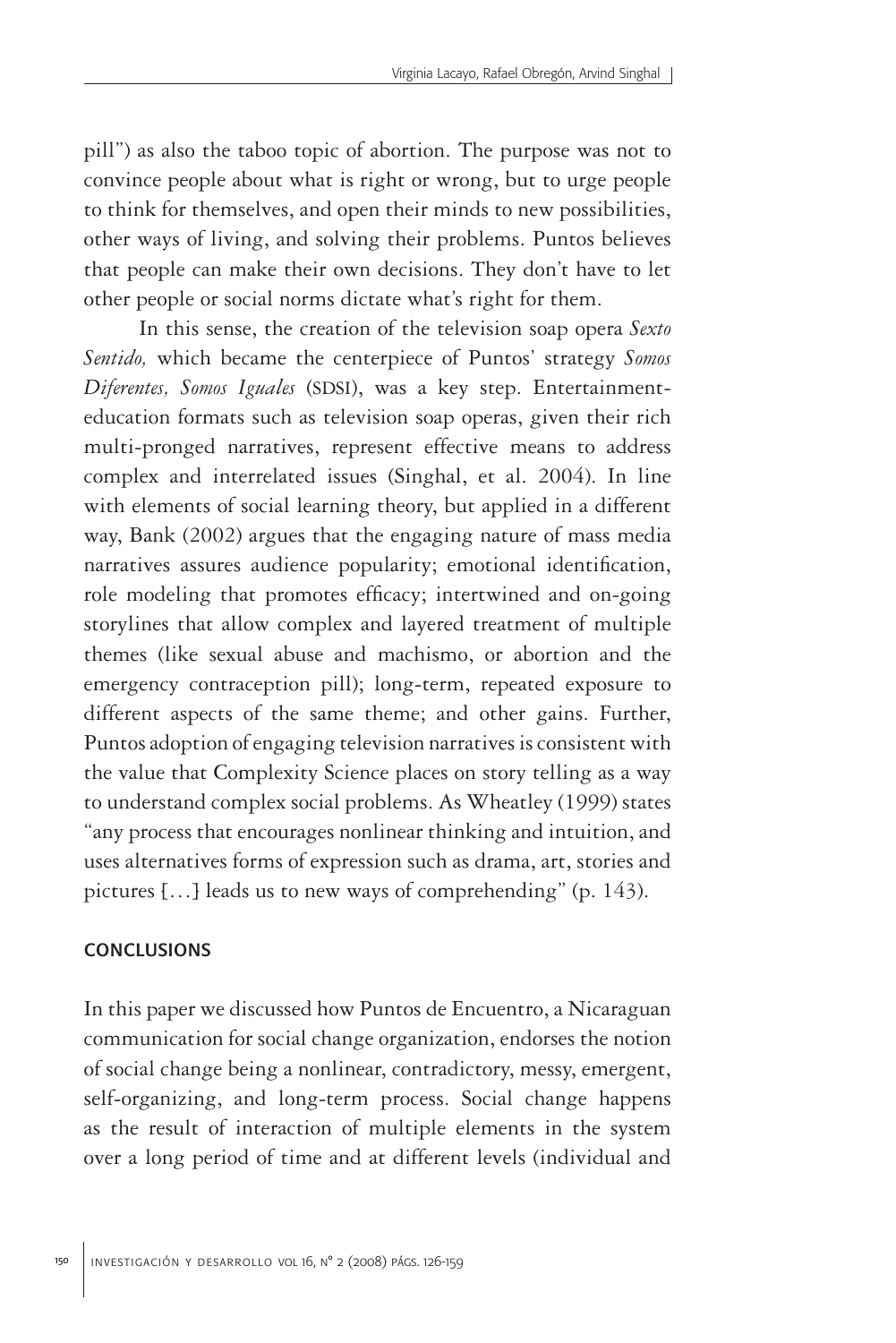collective, local and national). Social change goes beyond achieving personal change, while personal change must also be a goal for social movements. Puntos' mission is to help people make this connection and find the tools and skills needed to achieve these challenges.

Toward this end Puntos uses a poly-thematic, multimedia and multi-method strategy to influence the social context in which individuals and communities act and in which discussion about different aspects of daily life –public and private– occurs. However, this approach is quite innovative in the field of communication for social change, and Puntos has to struggle with preconceived notions of social change as linear, controllable and predictable outcome. Such notions, endorsed by many donors and scholars, and supported by behavioral change and modernistic theories of social change as well as positivistic approaches to social research and impact evaluation, are legitimized by notions of "best practices" in the field.

The need for new theories and approaches that could help us better understand how social change happens, and what role communication plays in this process, is paramount. This paper has been an attempt to contribute to that effort by providing insights derived from Complexity Theory as a framework to analyze Puntos' strategy, and to examine how Puntos has intuitively applied basic principles of Complex Adaptive Systems in its work. This is particularly critical at a time when there is increasing recognition that short-term interventions can only produce shortterm results and that what are needed are efforts that not only seek long-term change but also seek to tackle the underlying causes of underdevelopment (gender imbalances, social inequalities, unequal distribution of resources, to just name a few).

Our analysis suggested several ways in which Puntos understands and incorporates tenets of Complex Adaptive Systems in its work. It is mindful of history and context dependency, nonlinearity and paradoxes, the supremacy of the whole over the sum of its parts, the relevance of the quality of the relationships and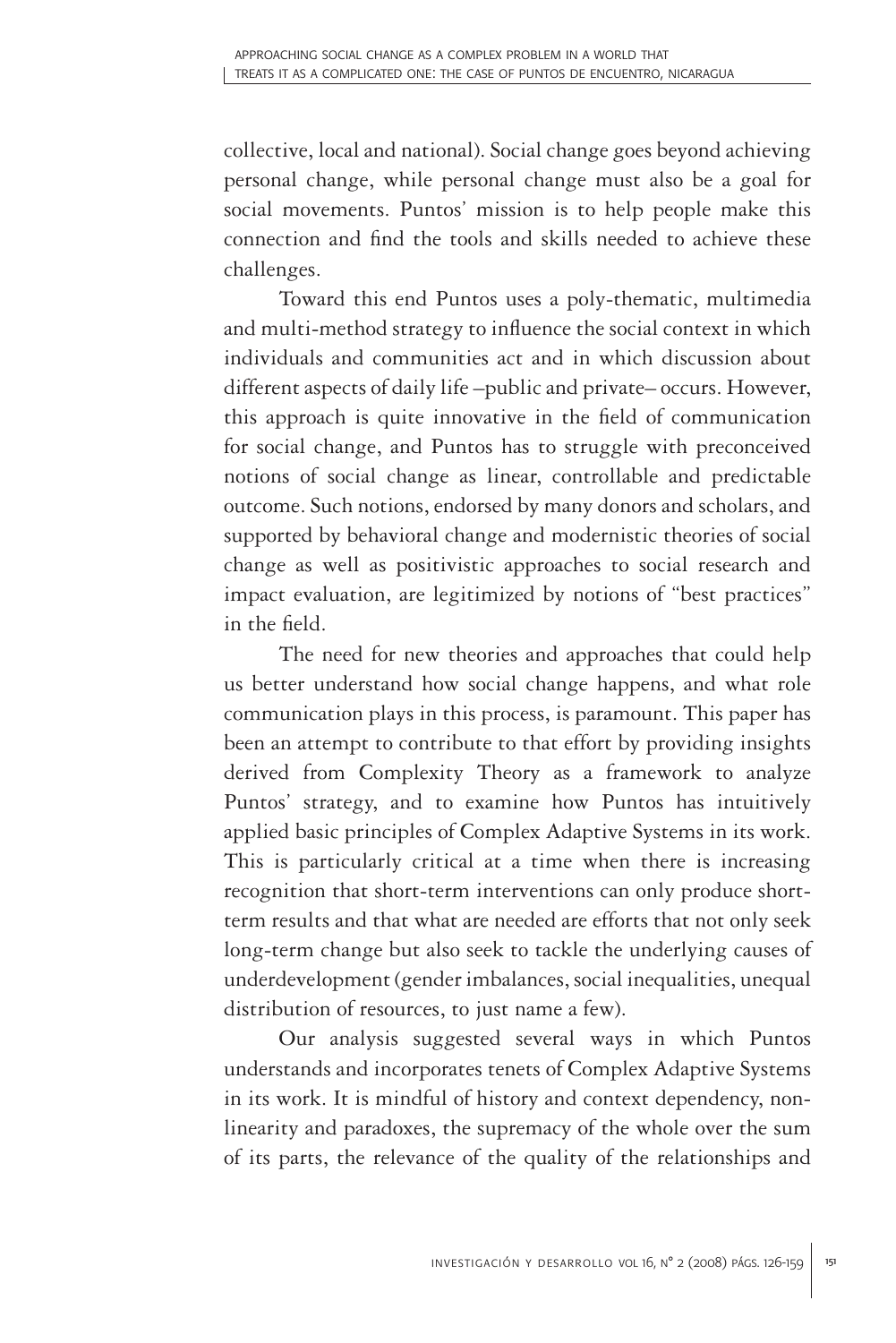interactions, the benefit of decentralized control for order emergence and self-organization, and the importance of a free, diverse and participatory flow and iteration of meaningful information for the system to change and evolve. In fact, some of the most profound social changes in human history have been at best unpredictable and disorderly. Therefore, a communication for social change approach framed in Complexity Science concepts should be an alternative to our array approaches to promote change.

The present authors are aware that some of the issues discussed here are not totally new. Indeed, some of the 'answers' proposed by Complexity Science are not new. But as some Complexity theorists state, "in many contexts, these 'answers' were not explainable by theory (Plexus 1998, Allen, 2003). They were the intuitive responses that were known by many but appeared illogical or at least idiosyncratic when viewed through our traditional scientific theories. Complexity Science provides the language, the metaphors, the conceptual frameworks, the models and the theories which help make the idiosyncrasies non-idiosyncratic and the illogical logical. It also provides a rigorous approach to study some of the key dimensions of organizational life (Plexus, 1998).

There is still much more to learn from, and understand about, Complex Adaptive Systems and Complexity Science, as well as much more to understand about social change. Complexity Science is still in development; perhaps even in infancy when applied to social systems. Debates about complexity-based indicators and research and evaluation methods are strongly needed in order to be able to provide communication for social change strategies and interventions with better instruments. However, Complexity Science applied to social change strategies (such as Puntos') can open our minds, and help us to look for different ways to do things; to ask different questions; to get different answers; to try different strategies; and to better understand what does work and what doesn't in each context. Above all, Complexity Science can help us understand how and why social change happens. Even if this study only sparks more questions –if they are *new* ones– that would be a good start.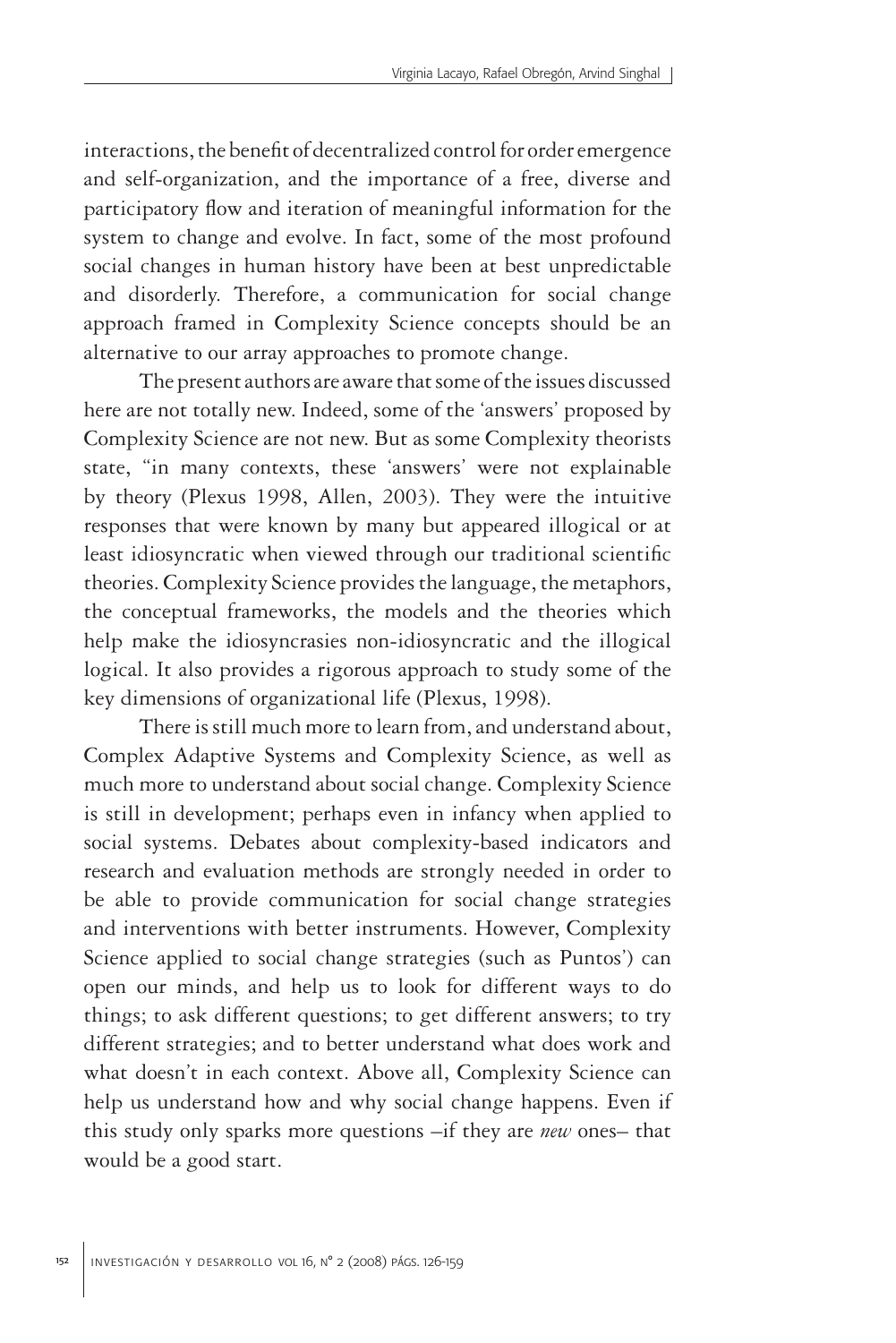#### **REFERENCES**

- AGAR, M. (2005). Agents in living color: Towards emic agent-based models. *Journal of Artificial Societies and Social Simulation, 8* (1). Also at [http://jasss.soc.](http://jasss.soc)surrey.ac.uk/8/1/4.html
- AIRHIHENBUWA, C. & OBREGON, R. (2000). A Critical Assessment of Theories/Models Used in Health Communication for HIV/AIDS. *Journal of Health Communication,* 5 (supplement), p. 5-15.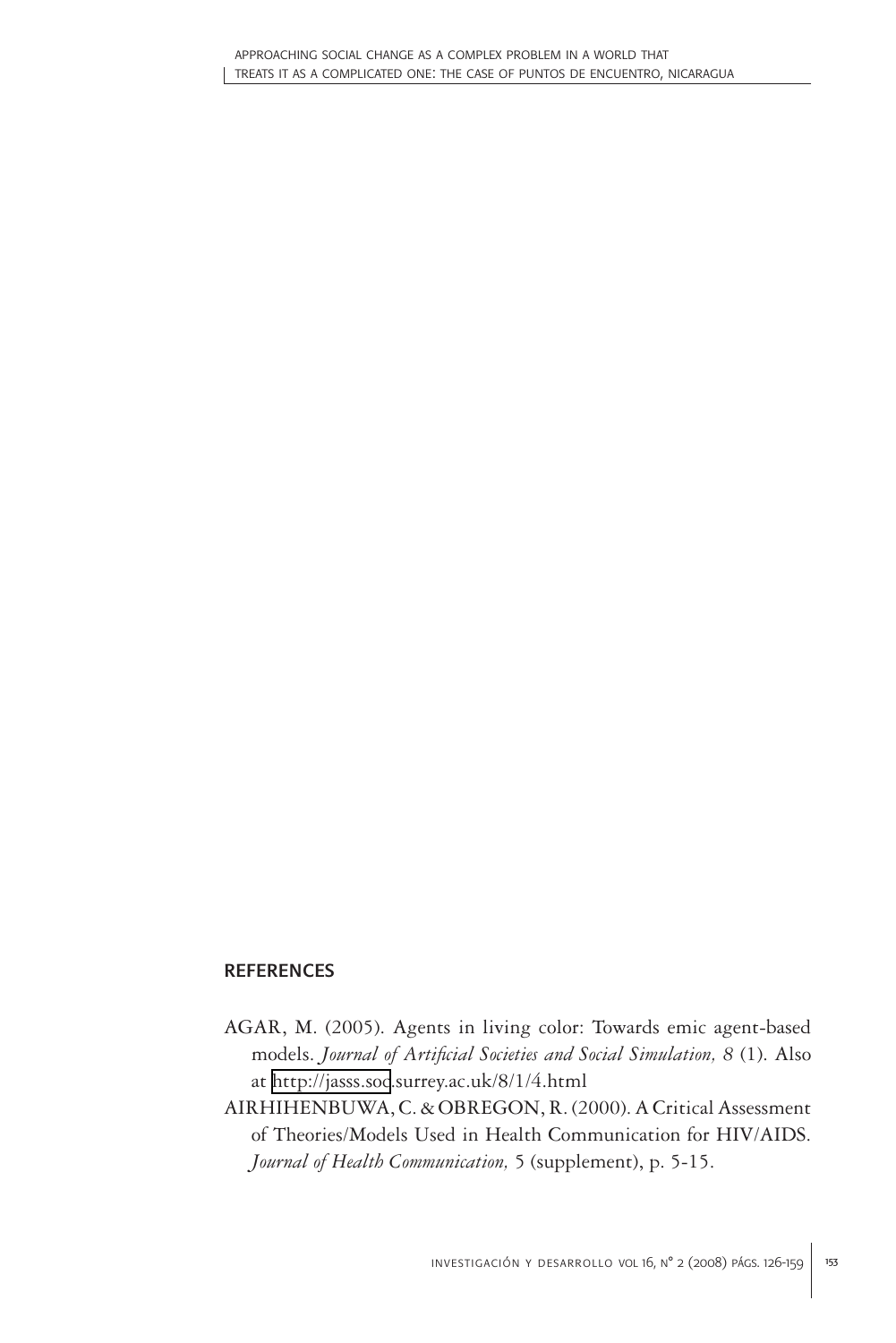- AJZEN, I. (1985). From intentions to actions: A theory of planned behavior. In Kuhl, J. & Beckman, J. (Eds.). *Action-control: From cognition to behavior*. Springer: Heidleberg, p. 11-39.
- AJZEN, I. (1991). The theory of planned behavior. *Organizational Behavior and Human Decision Processes, 50*, p. 179-211.
- Alfaro, R. (2006). *Otra Brujula: Innovaciones en Comunicacion y Desarrollo*. Calandria, Lima, Perú.
- ALLEN, P. (2003)*. Understanding social and economic systems as evolutionary complex systems.* Presentation on Uncertanty and surprise at Cranfield University, School of Management in Austin, Texas. April 10-12 2003.
- ANDERSON, R., CRABTREE, B.F., STEELE, D. & MCDANIEL, Jr. R. (2005). Case study research: The view from complexity science. *Qualitative Health Research, 20* (10), p.1-17.
- BANDURA, A. (1977). *Social learning theory.* Englewood Cliffs, NJ: Prentice Hall.
- BANDURA, A. (1986). *Social Foundations of Thought and Action: A Social Cognitive Theory*. Englewood Cliffs, N.J.: Prentice Hall.
- BANK, A. (1997). *Communication Strategies for the empowerment of women and young people in Nicaragua: some lessons learned.* Presentation to a Working Group Meeting of the Health Development Policy Project On Communications Strategies. Washington, DC. December 1997.
- BANK, A. (2002). *Developing an integrated multi-media/multi-method approach for individual and social change around gender-based violence and sexual and reproductive health issues*. Paper presented at the Technical Update of the Interagency Gender Working Group of USAID. Washington. U.S. May 1, 2002
- BANK, A. (2006). Article for AWID's post-forum publication. Puntos de Encuentro, January 29, 2006.
- BOUDON, R. (1983). Why theories of social change fail: Some methodological thoughts. *Public Opinion Quarterly*, *47*, p.143-160.
- BRADSHAW, S. (2006). Interview. Professor at Middlesex University, UK and Puntos' collaborator. Puntos de Encuentro, Managua, Nicaragua. September 4th, 2006.
- BRADSHAW, S., SOLÓRZANO, I. & BANK, A. (2006). *Changing the nature of change: A Nicaraguan feminist experience*. Paper summited to the World Congress on Communication for Development, Rome, Italy. October 2006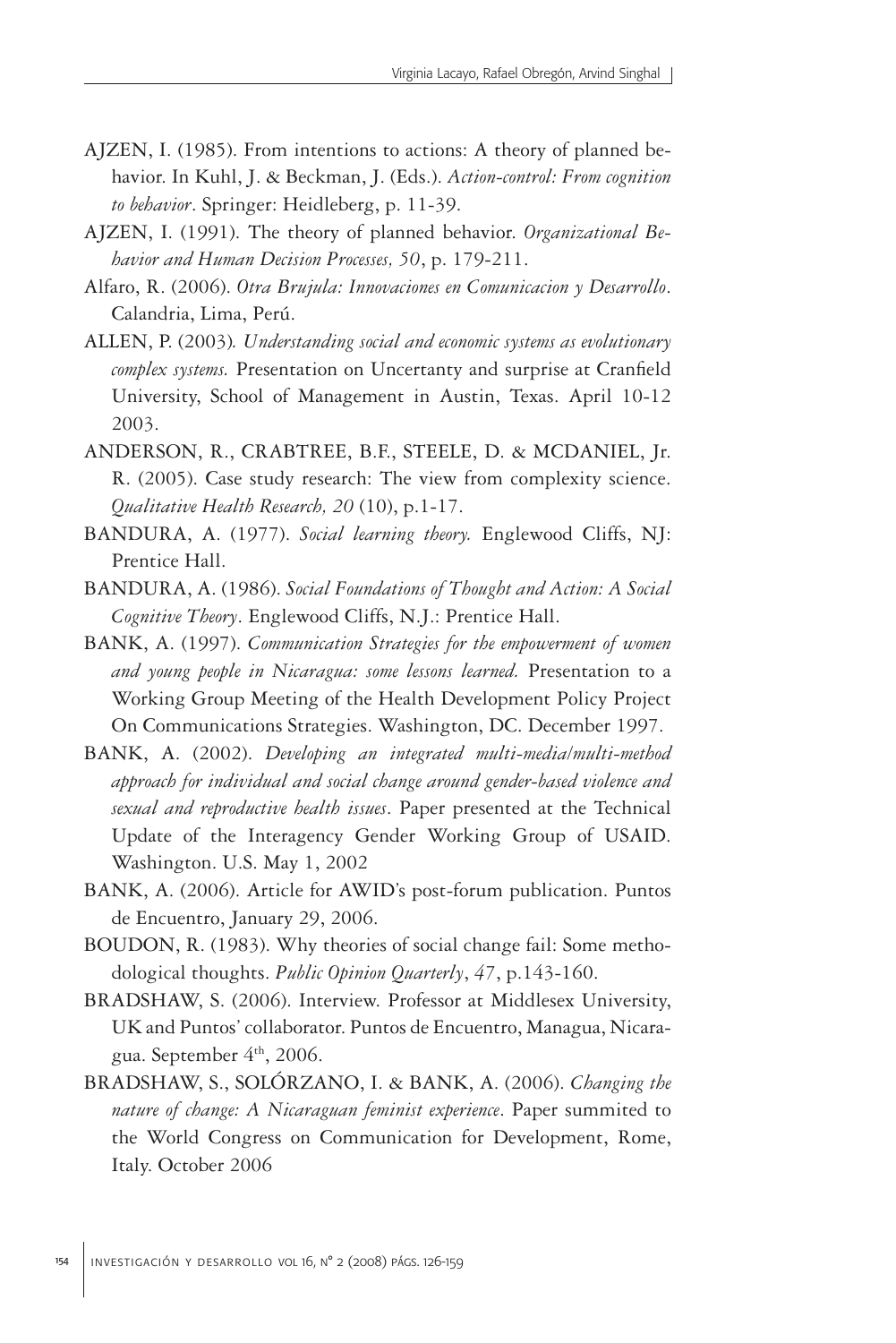- BROCKMAN, J. (Ed.) 2003. *The New Humanists: Science at the Edge*. New York, NY: Sterling Publishing.
- BROWN, S.L. & EISENHARDT, K.M. (1997). The art of continuous change: Linking complexity theory and time-paced evolution in relentlessly shifting organizations. *Administrative Science Quarterly, 42*. p. 1-34.
- CARRIÓN, L. & CIET Internacional (1996). *Puntos de Encuentro: Evaluación Institucional*. Managua. April, 1996. External evaluation.
- CHIROT, D. (1994). *How societies change*, Thousand Oaks, CA: Pine Forge Press.
- DEANE, J., GREY-FELDER, D. (1999). *Communication for Social Change: A position paper and conference report*. New York, NY: The Rockefeller Foundation.
- DEANE, J. (2001). *Communication for Social Change: Why does it matter?* At www.comminit.com.
- DUTTA, M. (2006). Theoretical approaches to entertainment education: A subaltern critique. *Health Communication, 20* (3), p. 221-231.
- FISHBEIN, M. & AJZEN, I. (1975). *Belief, attitude, intention, and behavior: An introduction to theory and research*. Addison-Wesley: Reading, MA.
- FISHBEIN, M. & AJZEN, I. (1981). Attitudes and voting behaviour: An application of the theory of reasoned action. In G. M. Stephenson & J.M. Davis (Eds.), *Progress in applied social psychology*, London: Wiley, v. 1, p. 95-125.
- FLYNN, P. (2004). *Complexity Science applied to living systems: case study to inform making connections - Denver.* Paper prepared for the Piton Foundation.
- GLOUBERMAN, S. & ZIMMERMAN, B. (2002). *Complicated and Complex Systems: What would successful reform of Medicare look like?* York University.
- GOLDSTEIN, S. et al. (2005). Communicating HIV and AIDS, what works? A report on the impact evaluation of Soul City's fourth series, *Journal of Health Communication,10* (5) p. 465-484.
- GUMUCIO-DRAGON & TUFTE (Eds). (2006). *Communication for social change anthology: historical and contemporary readings.* South Orange, NJ: Communication for Social Change Consortium.
- HALE, J., HOUSEHOLDER, B. & GREENE, K. (2002).The theory of reasoned action. In Dillard & Pfau (Eds.), *The persuasion handbook*. Thousand Oaks, CA: Sage, p. 259-286.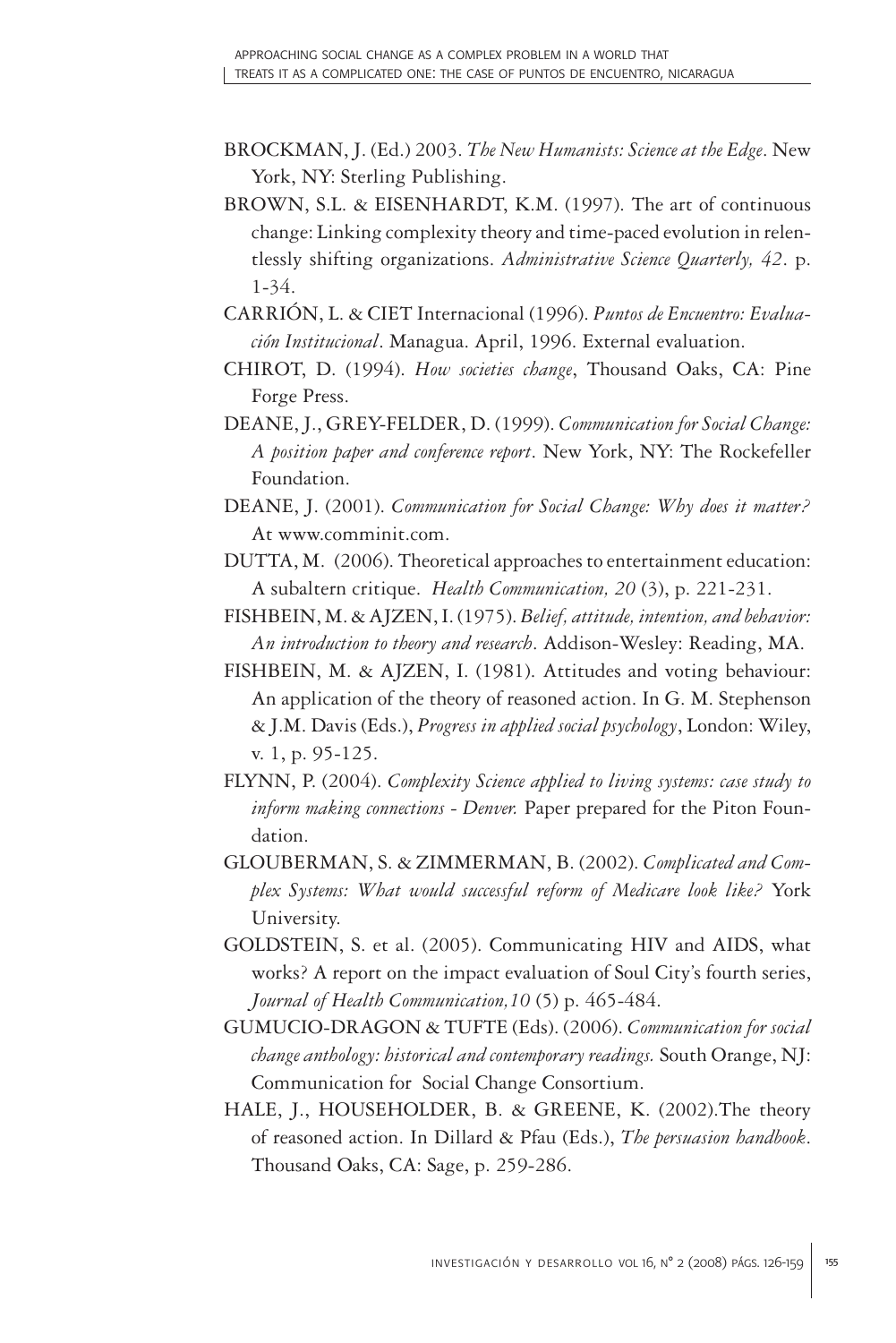- HERNÁNDEZ, T. & CAMPANILE, V. (2000). Feminism at work: A case study of transforming power relations in everyday life. In H. van Dam, A. Khadar and M. Valk **(**eds,**)** *Institutionalizing gender equality: commitment, policy and practice. A global source book.* Gender, Society & Development series 4, The Netherlands: Royal Tropical Institute (KIT)
- Institute of Medicine (2002). *Speaking of Health: Assessing Health Communication Strategies for Diverse Populations*. Washington, DC: National Institute of Health.
- JANZ, N.K. & BECKER, M.H. (1984). The health belief model: A decade later. *Health Education Quarterly, 11*, p. 1- 47.
- KEMM, J. (2005). The Limitations of Evidence-Based Public Health. *Journal of Evaluation in Clinical Practice*, *12*, (3), p. 319-324.
- KICKERT, W.J.M., KLIJN, E.H. & KOPPENJAN, J.F.M. (1997). *Managing Complex Networks; Strategies for the Public Sector*. London: Sage.
- KINCAID, D.L. (2000). *Change characters to change audience behavior*. Paper presented at the Third International Entertainment Education Conference for Social Change, 17-22 September 2000, The Netherlands.
- LAWRENCE, T.B. & HARDY, C. (1999). Building bridges for refugees: Toward a typology of bridging organizations. *Journal of Applied Behavioral Science, 31*(1), 48-70.
- LYNCH, A. (2006**).** *A whole greater than the sum of its parts: alliances for change at Puntos de Encuentro*. Unpublished paper prepared for an MA in Participation, Power, and Social Change, Institute of Development Studies, University of Sussex, Brighton, England.
- MAI, P., DO, A. & KINCAID, L. (2005). Impact of an entertainmenteducation television drama on health knowledge and behavior in Bangladesh: An application of propensity score matching", *Journal of Health Communication*, *11*(3).
- MONTOYA, O., ULLOA, K., ANTILLÓN, C. & CAMPOS, R.A. (2004). *Componente cualitativo del estudio de impacto del proyecto "Somos Diferentes Somos Iguales" (SDSI). Primera fase de evaluación*. Managua, October 2004.
- MUIRHEAD, D., KUMARANAYAKE, L. & WATTS, C. (2001) *Economically evaluating the fourth Soul City series: Costs and impact on HIV/ AIDS and violence against women* Report for Institute for health and development communication/Soul City, South Africa, September 2001.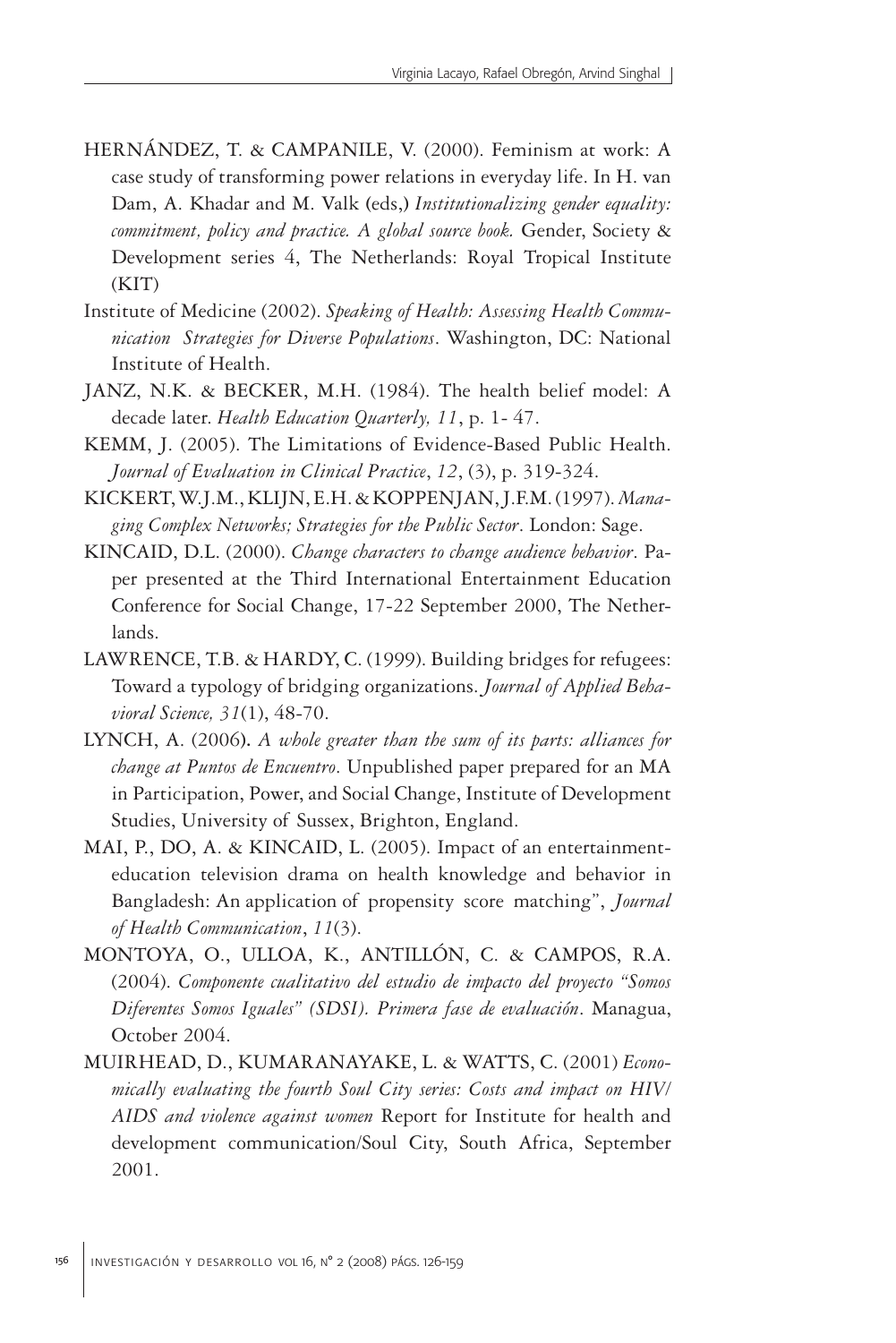- PAPA, M.J., SINGHAL, A. & PAPA, W.H. (2006). *Organizing for social change: A dialectic journey of theory and praxis.* New Delhi: SAGE Publications.
- PIOTROW, P., KINCAID, D.L., RIMON II, J. & RINEHART, W. (1997). *Health Communication: Lessons from Family Planning and Reproductive Health.* Westport, CT: Praeger.
- Plexus Institute (1998). *A Complexity Science primer: What is Complexity Science and why should I learn about it?* Adapted From: Edgeware: Lessons From Complexity Science for Health Care Leaders, by Brenda Zimmerman, Curt Lindberg, and Paul Plsek, 1998, Dallas, TX: VHA Inc. Retrieved February 12<sup>th</sup>, 2006, from Plexus Institute website: http://www.plexusinstitute.com/Services/E-Library/
- Puntos de Encuentro (2004). *Punto de Partida: Nuestros conceptos claves*. Puntos de Encuentro's Conceptual framework. Internal report.
- Puntos de Encuentro (2006). *Plan Estratégico Institucional 2006-2008*. Managua, April 24.
- RAINEY, H.G. (1997). *Understanding and managing public organisations*, San Francisco: Jossey-Bass.
- RIMER, B. & GLANZ, K. (1995). *Theory at a Glance: A Guide for Health Promotion Practice*, U.S. Department of Health and Human Services/ National Institutes of Health.
- RODRÍGUEZ, C. (2004). *Communication for peace: contrasting approaches*, Drum Beat 278, [http://www.comminit.com/drum\\_beat\\_278.html](http://www.comminit.com/drum_beat_278.html)
- RODRÍGUEZ C. (2006). From the Sandinista revolution to telenovelas: The case of Puntos de Encuentro. In Hemer, O. & Tufte, T. (eds.) *Media and glocal change: Rethinking communication for development*. Buenos Aires: CLACSO.
- ROGERS, E. (2003). *Diffusion of innovations* (5th ed.). New York: Free Press.
- SHEFNER-ROGERS, C. & SOOD, S. (2004). Involving husbands in safe motherhood: Effects of the SUAMI SIAGA Campaign in Indonesia. *Journal of Health Communication*, *9*, p. 233-258.
- SINGHAL, A. & ROGERS, E. M. (1999). *Entertainment-Education: A communication strategy for social change*. Mahwah, NJ: Lawrence Erlbaum Associates.
- SINGHAL, A. & & ROGERS, E. (2002). *Combating AIDS: Communication Strategies in Action.* Thousand Oaks, CA: Sage.
- SINGHAL, A. et al. (2004). *Entertainment-education and social change: History, research and practice*. Mahwah, NJ: Lawrence Erlbaum Associates.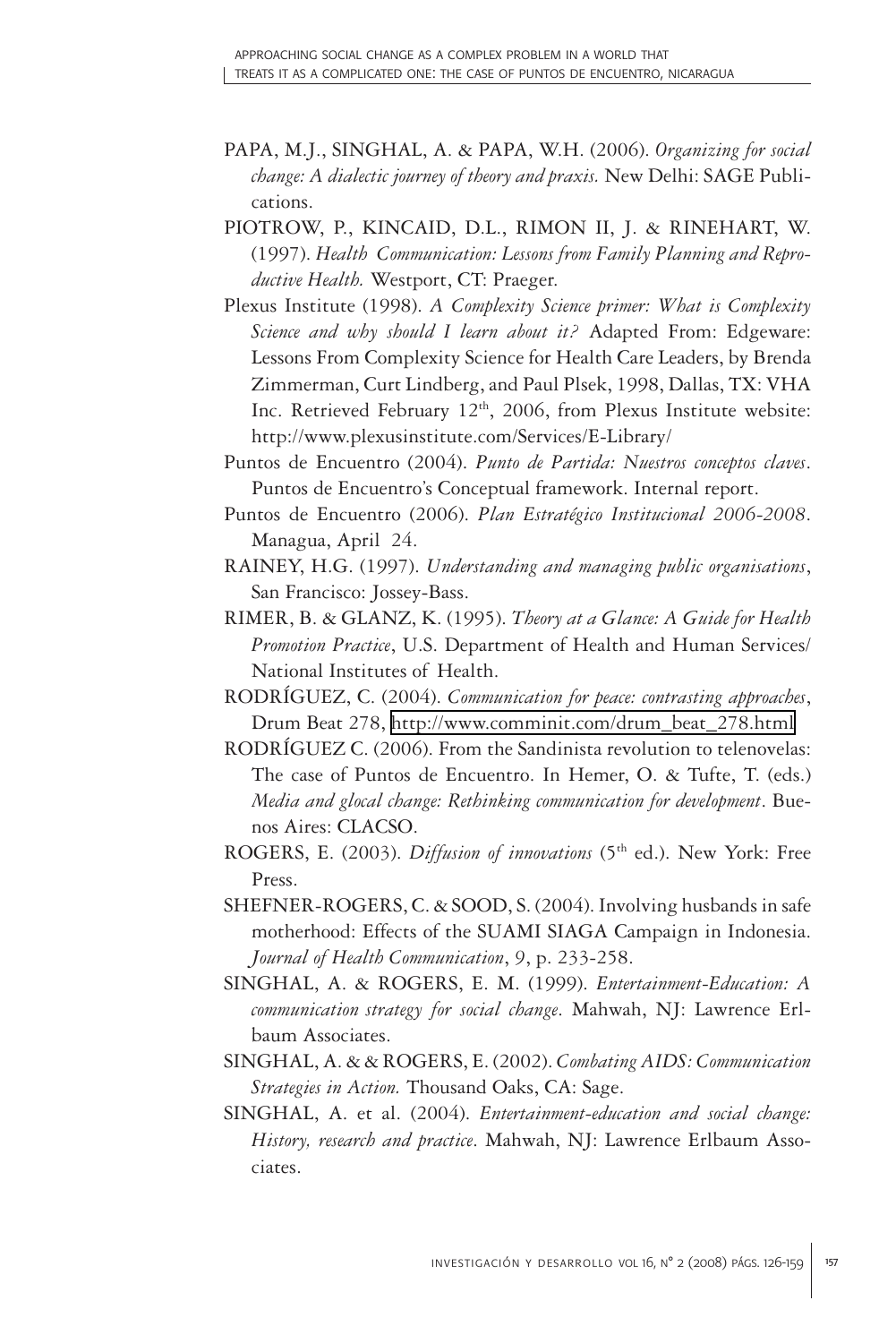- SINGHAL, A. (2005). The Practice of Medicine is in the Interactions: A Day with Robert A. Lindberg, M.D. *Stories: Complexity in action*. Retrieved November 12, 2006 from Plexus Institute website: http:// www.plexusinstitute.com/services/stories/show.cfm?id=35
- SINGHAL, A. (2006). Trust is the Lubricant of Organizational Life: Lessons from the Life and Career of Henri Lipmanowicz. *Deeper Learning, 1* (1). June 2006. Retrieved November 12, 2006 from Plexus Institute website: http://www.plexusinstitute.com/services/E-Library/show.cfm?id=367
- SINGHAL, A. (2008). Where social change scholarship and practice went wrong?: Might complexity science provide a way out of this mess? *Communication and Development for Social Change*, *2* (in press).
- SMITH, A. (1993). *Social Change*. Longman, New York, NY.
- SOOD, S., MENNARD, T. & WITTE, K. (2004). The theory behind entertainment-education. In Singhal, A. et.al. *Entertainment-education and social change: History, research, and practice*, p. 117-152.
- STACEY, R., GRIFFIN, D. & SHAW, P. (2000). *Complexity and management: fad or radical challenge to systems thinking?* London: Routlege.
- STROEBEL, MCDANIEL, CRABTREE, MILLER, NUTTING & STANGE (August 2005). How complexity science can inform a reflective process for improvement in primary care practices. *Journal on quality and patient safety, 31*(8), pp. 438-446.
- TUFTE, T. (2005). Entertainment-education in development communication: Between marketing behaviors and empowering people. In Hemer, O. & Tufte, T. (Eds.) *Media & Glocal Change: Rethinking communication for development*. Buenos Aires, Argentina: CLACSO, pp. 159-176.
- USDIN, S. et al. (2006). Achieving social change on gender-based violence: A report on the impact evaluation of Soul City's Fourth Series, *Social Science & Medicine*, *61*, 2434-2445.
- WAISBORD, S. (2001). Family Tree of Theories, Methodologies and Strategies in Development Communication: Convergences and Differences. Found at [http://www.comminit.com/socialchange/](http://www.comminit.com/socialchange/stsilviocomm/sld-1774.html) [stsilviocomm/sld-1774.html](http://www.comminit.com/socialchange/stsilviocomm/sld-1774.html)
- WEINBERG, Ch. (2006). This is not a love story: Using soap opera to fight HIV in Nicaragua. *Gender and Development,14* (1), p. 37-46, 10p.
- WHEATLEY, M.J. (1999) *Leadership and the New Science: Discovering order in a chaotic world* (2nd ed.). San Francisco, CA: Berrett-Koehler Publishers.